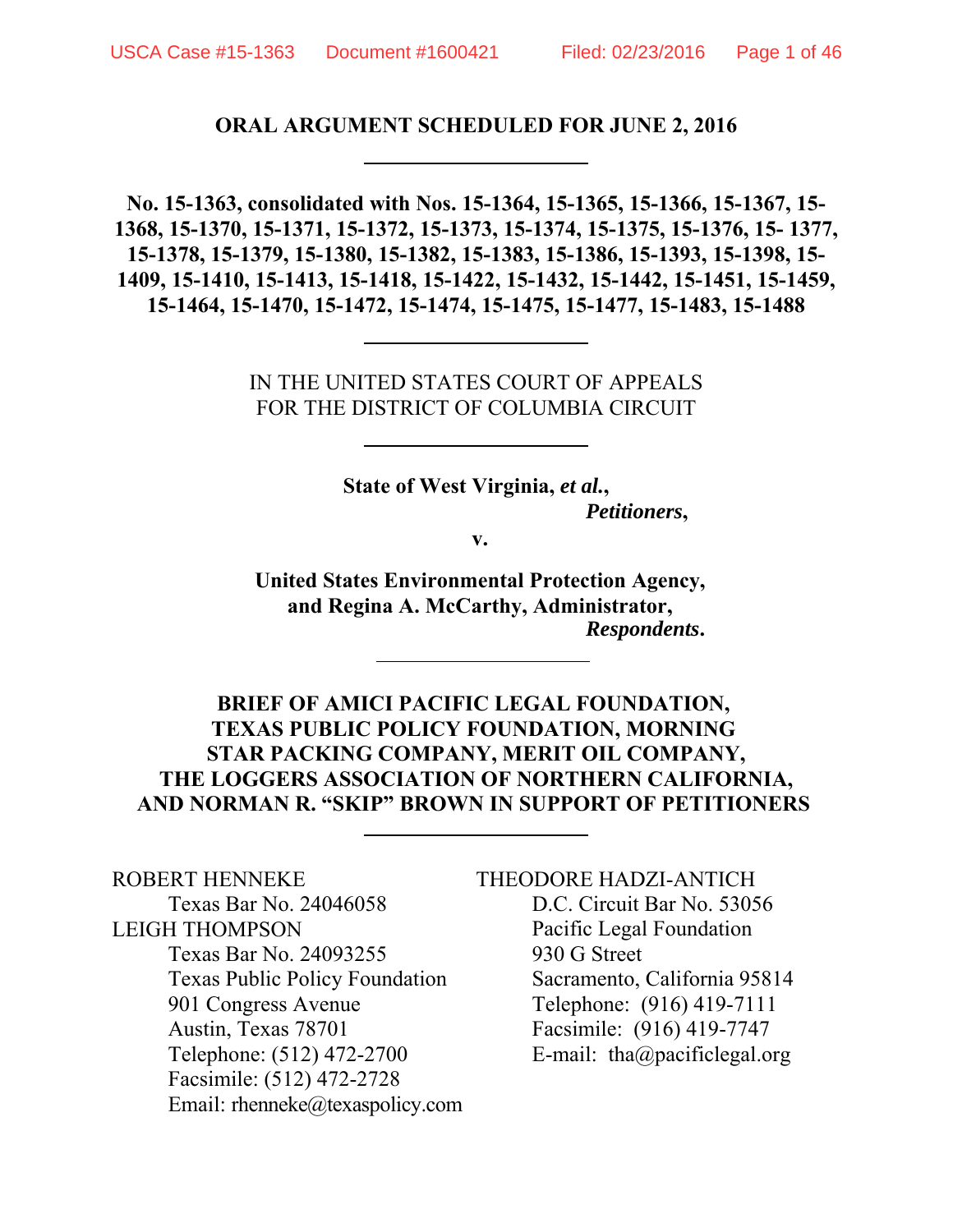### **CERTIFICATE AS TO PARTIES AND AMICI CURIAE**

#### **Parties and** *Amici*

Pursuant to D.C. Circuit Rule 28(a)(1)(A), counsel for *amici* certify as follows:

#### A. Parties and *Amici*

Except for the following, all parties, intervenors, and *amici* appearing before

the district court and in this Court are listed in the Joint Petitioner Brief.

Louisiana Public Service Commission from 15-1464 (Gibson, Monica) Filed Docketing Statement and Statement of Issues Monica Derbes Gibson Lesley Foxhall Pietras Liskow & Lewis, PLC 701 Poydras Street, Suite 500 New Orleans, LA 70139 mdgibson@liskow.com lfpietras@liskow.com

Southeastern Legal Foundation (Hermann, Kimberly) Motion to Participate as Amicus Southeastern Legal Foundation, Inc. 2255 Sewell Mill Road, Suite 320 Marietta, GA 30062 khermann@southeasternlegal.org

Energy and Environmental Legal Institute (Mandelbaum, Chaim) For Leave to File Brief Chaim Mandelbaum Free Market Environmental Law Clinic 726 N. Nelson Street, Suite 9 Arlington, VA 22203 chaim12@gmail.com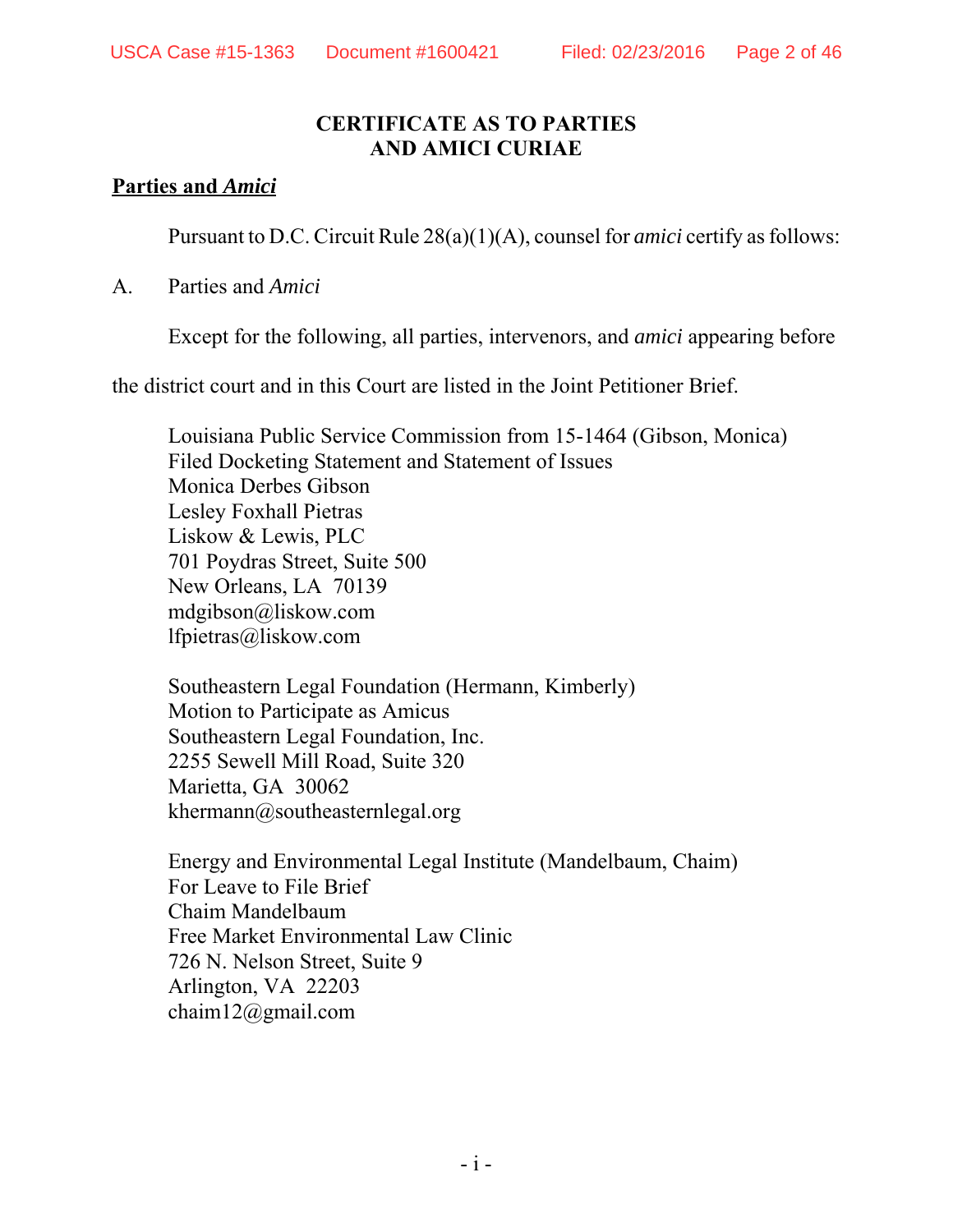Buckeye Institute for Public Policy Solutions, et al. (Gustafson, Adam) Motion for Leave to File Supplement and Separate Statutory Addendum Sam Kazman Hans Bader Competitive Enterprise Institute 1899 L. St. NW, 12th Floor Washington, D.C. 20036 Sam.kazman@cei.org

Robert Alt Buckeye Institute for Public Policy Solutions 88 E. Broad Street, Suite 1120 Columbus, OH 42315 Robert@buckeyeinstitute.org

C. Boyden Gray Adam R.F. Gustafson Derek S. Lyons James R. Conde Boydon Gray & Associates 1627 I Street NW, Suite 950 Washington, D.C. 20006 Gustafson@boydengrayassociates.gov

60Plus Association, et al. (Cecere, Joseph) Motion to Participate as *Amicus* J. Carl Cecere Cecere PC 6035 McCommas Blvd. Dallas, TX 75206 j.carl.cecere@gmail.com

Kimberly N. Brown Brown Legal Consulting, LLC 15 E. Irving Street Chevy Chase, MD 20815 (no email provided)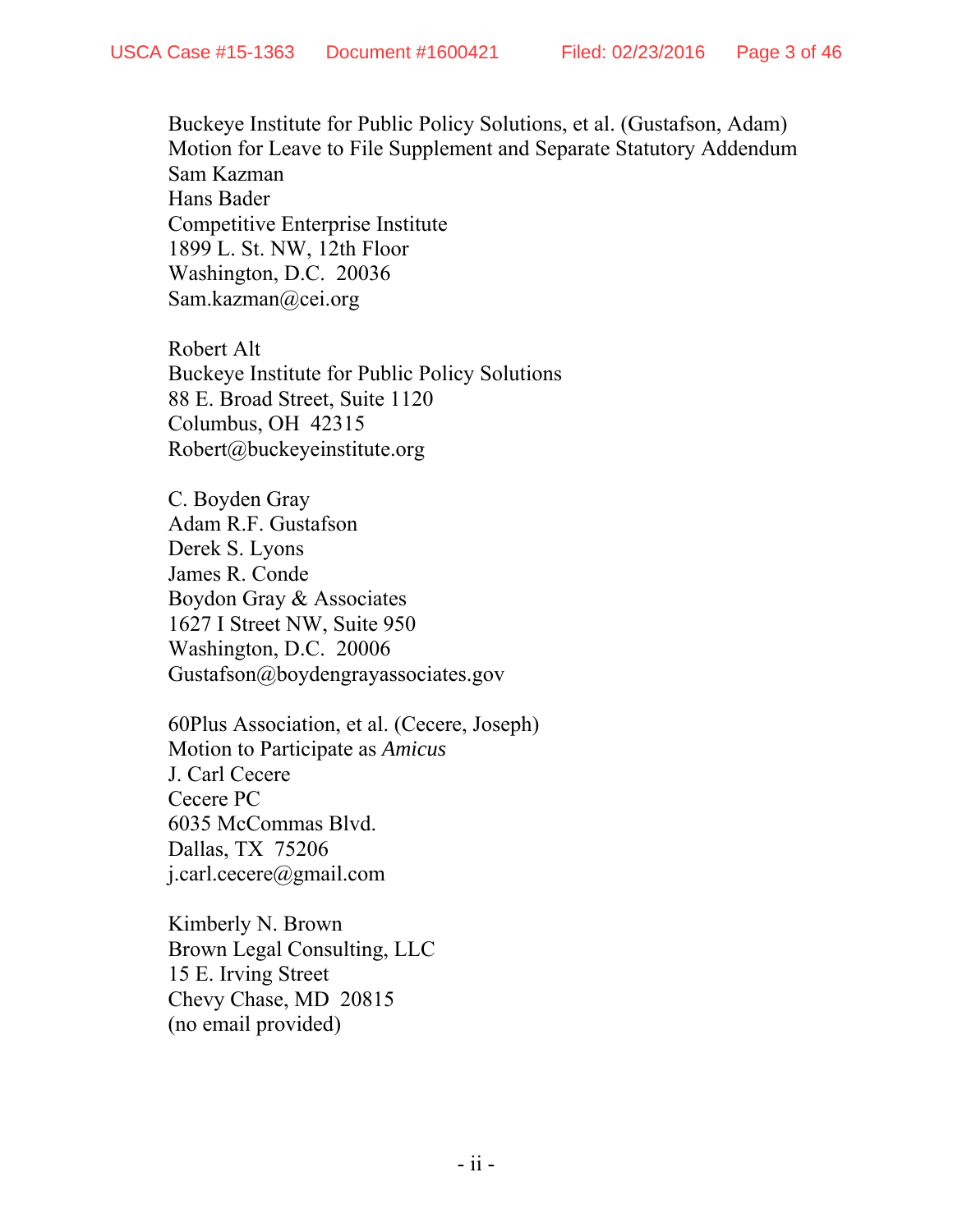Denbury Onshore, LLC (Stetson, Catherine) Statement of Issues and Docketing Statement Catherine E. Stetson Eugene A. Sokoloff Hogan Lovells US LLP 555 Thirteenth Street, NW Washington, D.C. 20004 Cate.steston@hoganlovells.com

B. Rulings Under Review

References to the rulings at issue appear in the Joint Petitioner Brief.

C. Related Cases

References to related cases appear in the Joint Petitioner Brief.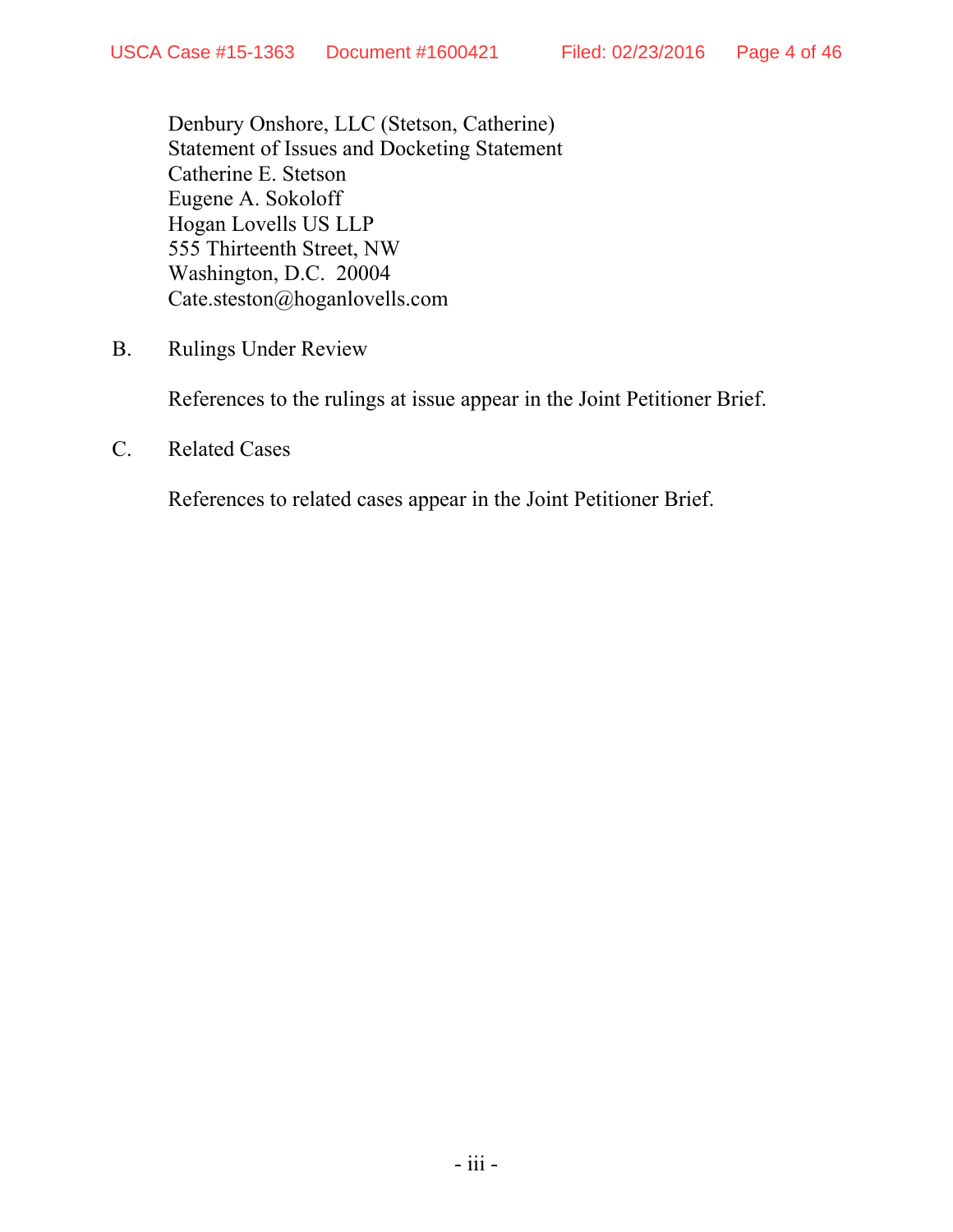## **TABLE OF CONTENTS**

|                |           | Page                                                                                                                                                                                                                                              |
|----------------|-----------|---------------------------------------------------------------------------------------------------------------------------------------------------------------------------------------------------------------------------------------------------|
|                |           |                                                                                                                                                                                                                                                   |
|                |           |                                                                                                                                                                                                                                                   |
|                |           |                                                                                                                                                                                                                                                   |
| $\mathbf{I}$ . |           | IF EPA IS TO REGULATE CARBON DIOXIDE FROM<br>STATIONARY SOURCES, IT MUST DO SO UNDER<br><b>SECTION 108 OF THE ACT AND NOT UNDER</b><br>SECTION 111 $\ldots \ldots \ldots \ldots \ldots \ldots \ldots \ldots \ldots \ldots \ldots \ldots \ldots 6$ |
|                | A.        | The Statutory Structure of the Clean Air Act<br>Forbids the Clean Power Plan as                                                                                                                                                                   |
|                | <b>B.</b> | EPA's Failure To Make the Requisite<br>Endangerment Finding under Section 108 of<br>the Act Is a Fatal Flaw of the Clean Power                                                                                                                    |
|                | $C$ .     | No Deference Should Be Afforded to EPA's<br>Decision to Promulgate the Clean Power                                                                                                                                                                |
| II.            |           | EPA MAY NOT REGULATE EMISSIONS FROM<br>POWER PLANTS UNDER SECTION 111 OF THE<br>CLEAN AIR ACT BECAUSE SUCH EMISSIONS ARE<br>ALREADY REGULATED UNDER SECTION 112 OF                                                                                |
| III.           |           | EPA FAILED TO MAKE THE REQUIRED<br>ENDANGERMENT FINDING UNDER SECTION 111  20                                                                                                                                                                     |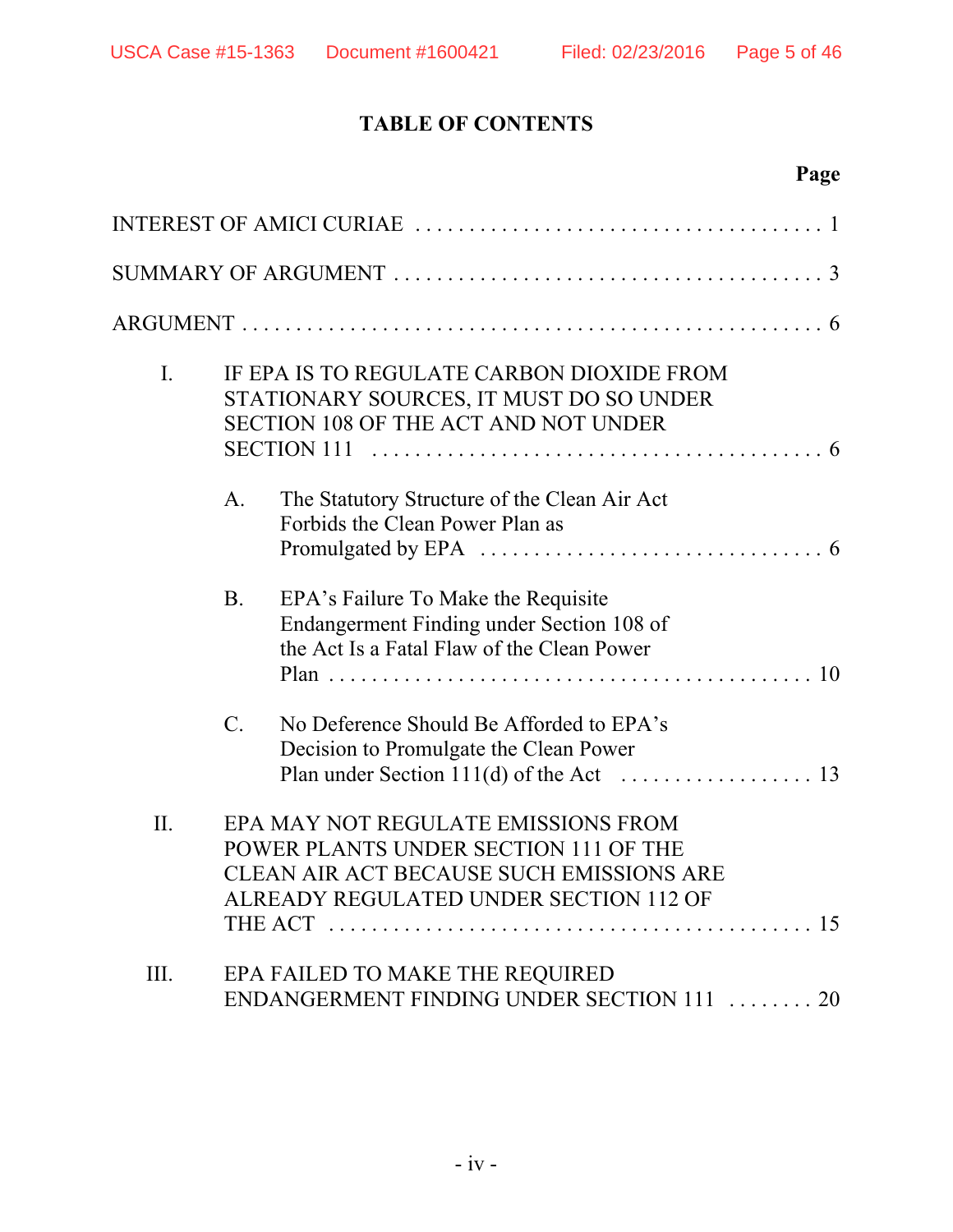| IV. THE CLEAN POWER PLAN                                                                                 |  |
|----------------------------------------------------------------------------------------------------------|--|
| UNCONSTITUTIONALLY USURPS POWERS                                                                         |  |
| RESERVED TO THE STATES UNDER THE TENTH                                                                   |  |
|                                                                                                          |  |
|                                                                                                          |  |
|                                                                                                          |  |
|                                                                                                          |  |
| CERTIFICATE OF COMPLIANCE $\ldots \ldots \ldots \ldots \ldots \ldots \ldots \ldots \ldots \ldots \ldots$ |  |
|                                                                                                          |  |
|                                                                                                          |  |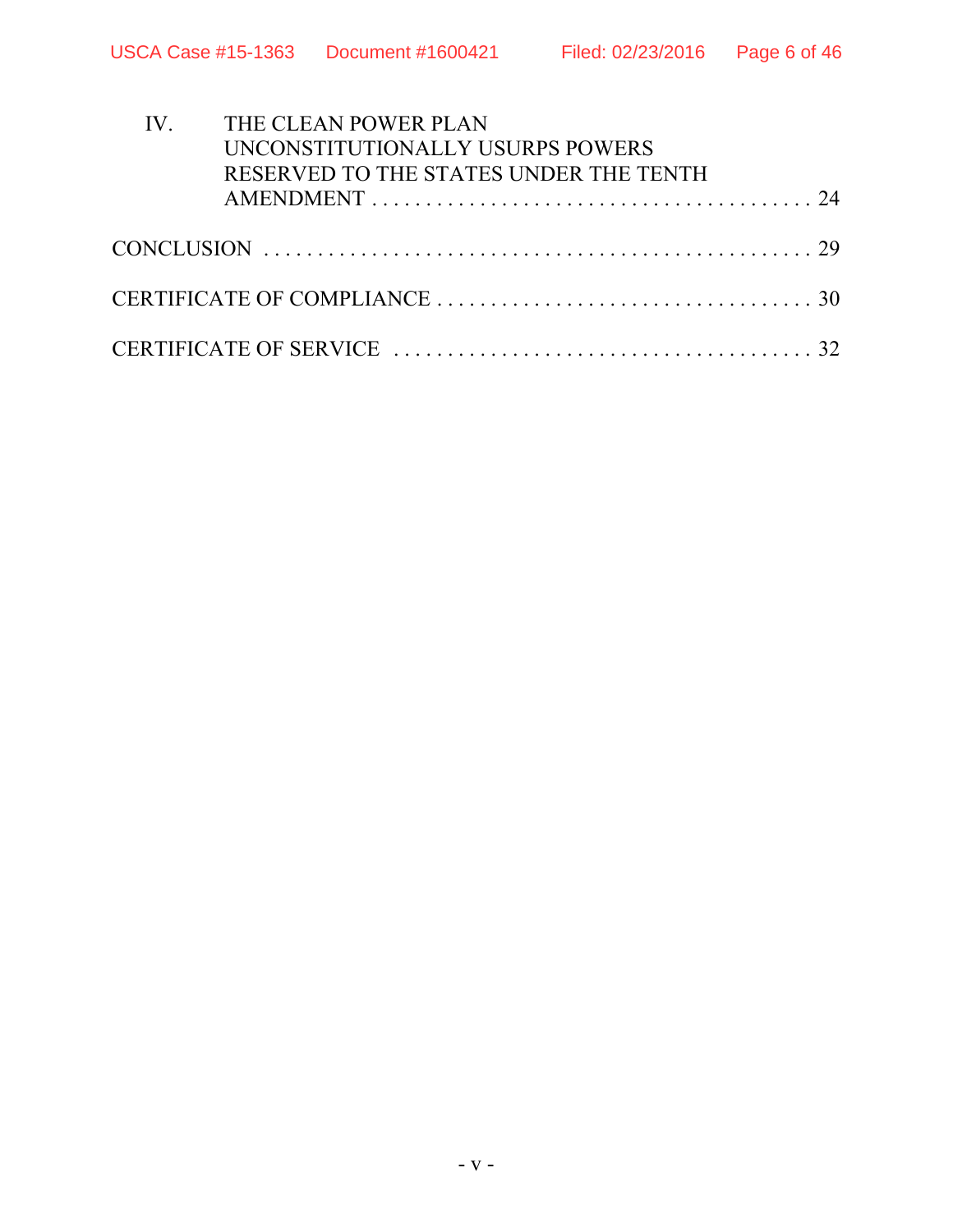**Page**

## **TABLE OF AUTHORITIES**

#### **Cases**

| American Electric Power Co., Inc. v. Connecticut,          |
|------------------------------------------------------------|
| American Petroleum Institute v. SEC,                       |
| Bennett v. Spear,                                          |
| Brown v. EPA,                                              |
| California Construction Trucking Association, Inc. v. EPA, |
| Chevron v. NRDC,                                           |
| Coalition for Responsible Regulation, Inc. v. EPA,         |
| * Dalton Trucking, Inc. v. EPA,                            |
| Dominion Transmission, Inc. v. Summers,                    |
| Food and Drug Admin. v. Brown & Williamson,                |
| FPC v. S. Cal. Edison Co.,                                 |

\* Authorities upon which we chiefly rely are marked with asterisks.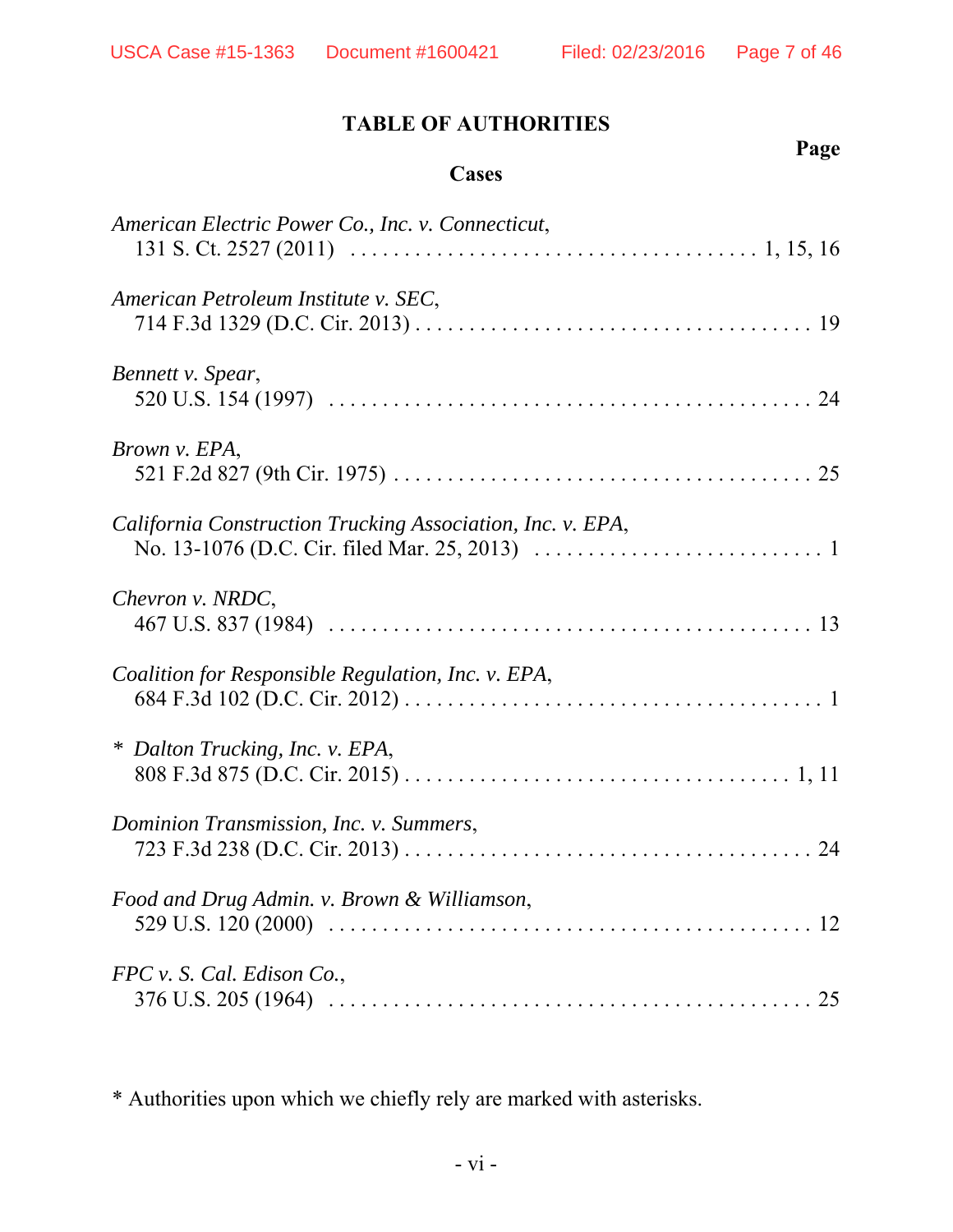| Indiana and Michigan Electric Co. v. EPA,           |
|-----------------------------------------------------|
| Kennecott Copper Corp. v. EPA,                      |
| Maestro Plastics Corp. v. NLRB,                     |
| Maryland v. EPA,                                    |
| Massachusetts v. EPA,                               |
| Morton v. Mancari,                                  |
| * Natural Resources Defense Council v. Train,       |
| New Jersey v. EPA,                                  |
| New York v. United States,                          |
| Offshore Logistics, Inc. v. Tallentire,             |
| Robinson v. Shell Oil Co.,                          |
| Stephan v. United States,                           |
| United States v. Cal. Rural Legal Assistance, Inc., |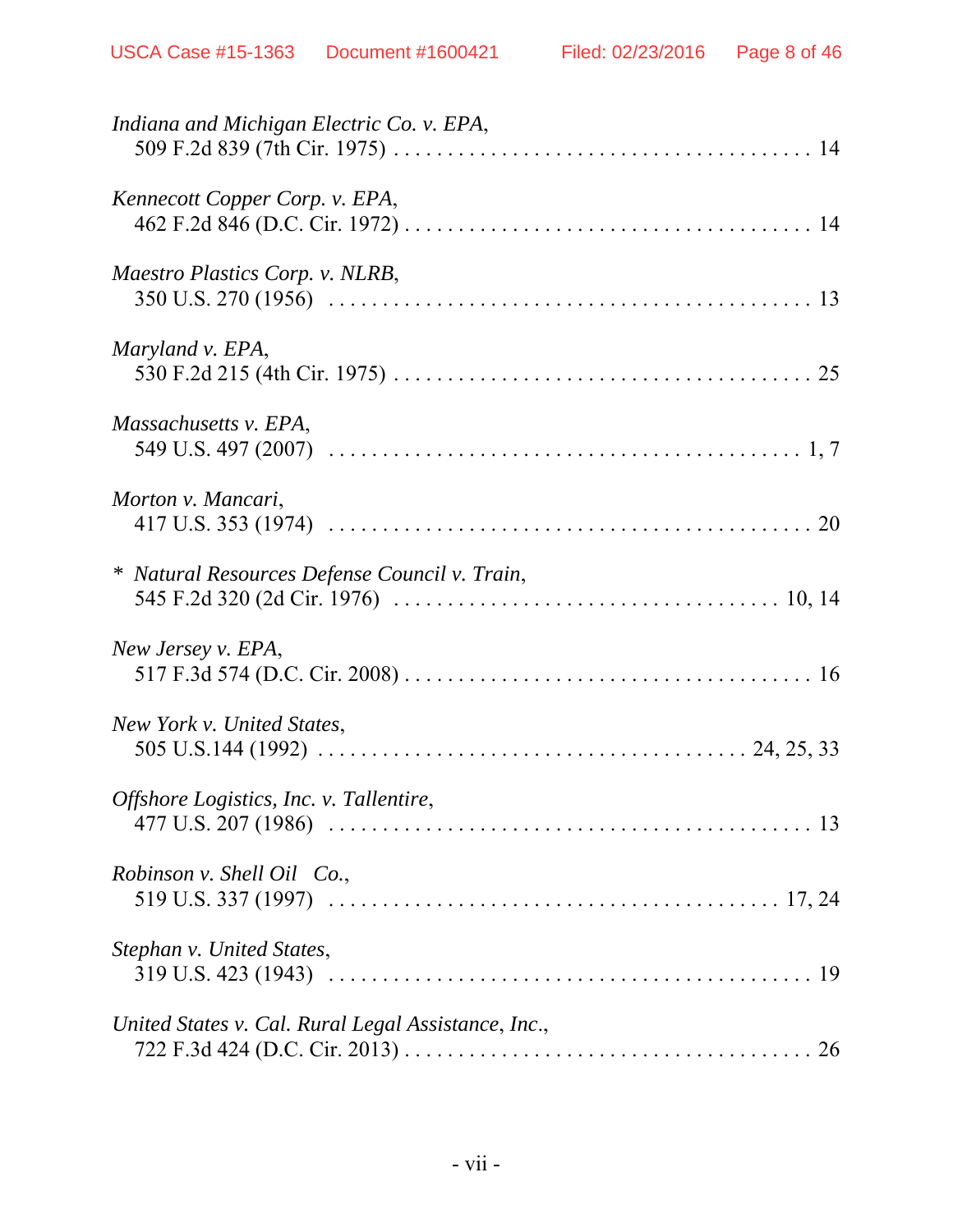| University of Tex. Southwestern Medical Center v. Nassar,                                                                                                                                                                                                                                                                                                                 |
|---------------------------------------------------------------------------------------------------------------------------------------------------------------------------------------------------------------------------------------------------------------------------------------------------------------------------------------------------------------------------|
| * Utility Air Regulatory Group v. EPA,<br>134 S. Ct. 2427 (2014) $\ldots$ $\ldots$ $\ldots$ $\ldots$ $\ldots$ $\ldots$ $\ldots$ $\ldots$ $\ldots$ $\ldots$ $\ldots$ $\ldots$ $\ldots$ $\ldots$ $\ldots$ $\ldots$ $\ldots$ $\ldots$ $\ldots$ $\ldots$ $\ldots$ $\ldots$ $\ldots$ $\ldots$ $\ldots$ $\ldots$ $\ldots$ $\ldots$ $\ldots$ $\ldots$ $\ldots$ $\ldots$ $\ldots$ |
| Whitman v. Am. Trucking Ass'ns, Inc.,                                                                                                                                                                                                                                                                                                                                     |

# **Constitution**

|--|--|--|

#### **Federal Statutes**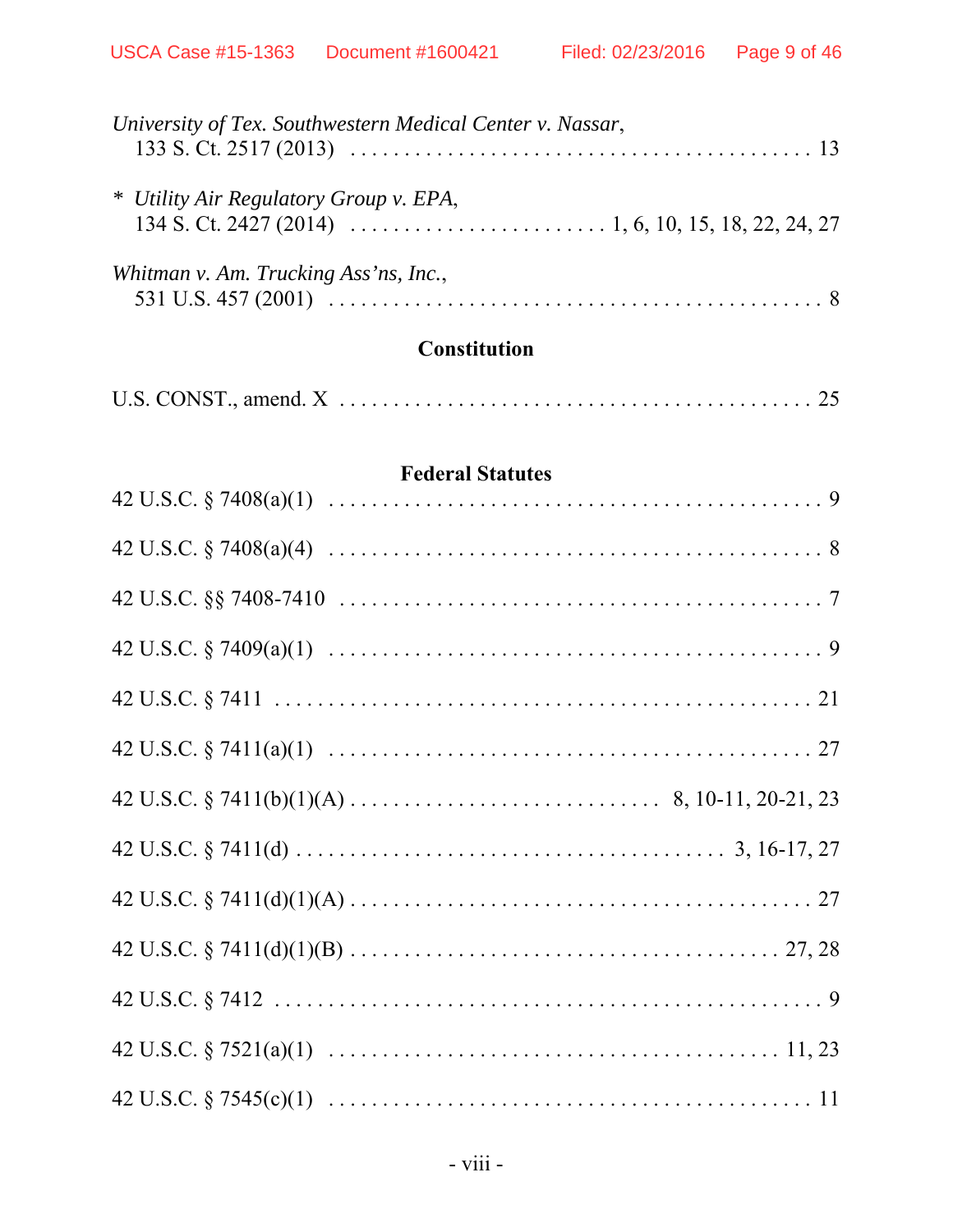USCA Case #15-1363 Document #1600421 Filed: 02/23/2016 Page 10 of 46

| <b>Federal Regulations</b> |
|----------------------------|
|                            |
|                            |
|                            |
|                            |
|                            |
|                            |
|                            |
|                            |
|                            |
|                            |
|                            |
|                            |

## **Miscellaneous**

| Allen, George F. & Lewis, Marlo, Finding the Proper Forum for Regulation of                     |  |
|-------------------------------------------------------------------------------------------------|--|
| U.S. Greenhouse Gas Emissions: The Legal and Economic Implications of                           |  |
| <i>Massachusetts v. EPA</i> , 44 U. Rich. L. Rev. 919 (Mar. 2010) $\ldots \ldots \ldots \ldots$ |  |
|                                                                                                 |  |

| Brian, Daniel, Regulating Carbon Dioxide Under the Clean Air Act as a |  |
|-----------------------------------------------------------------------|--|
| <i>Hazardous Air Pollutant, 33 Col. J. Envtl. L. 369 (2008) </i> 18   |  |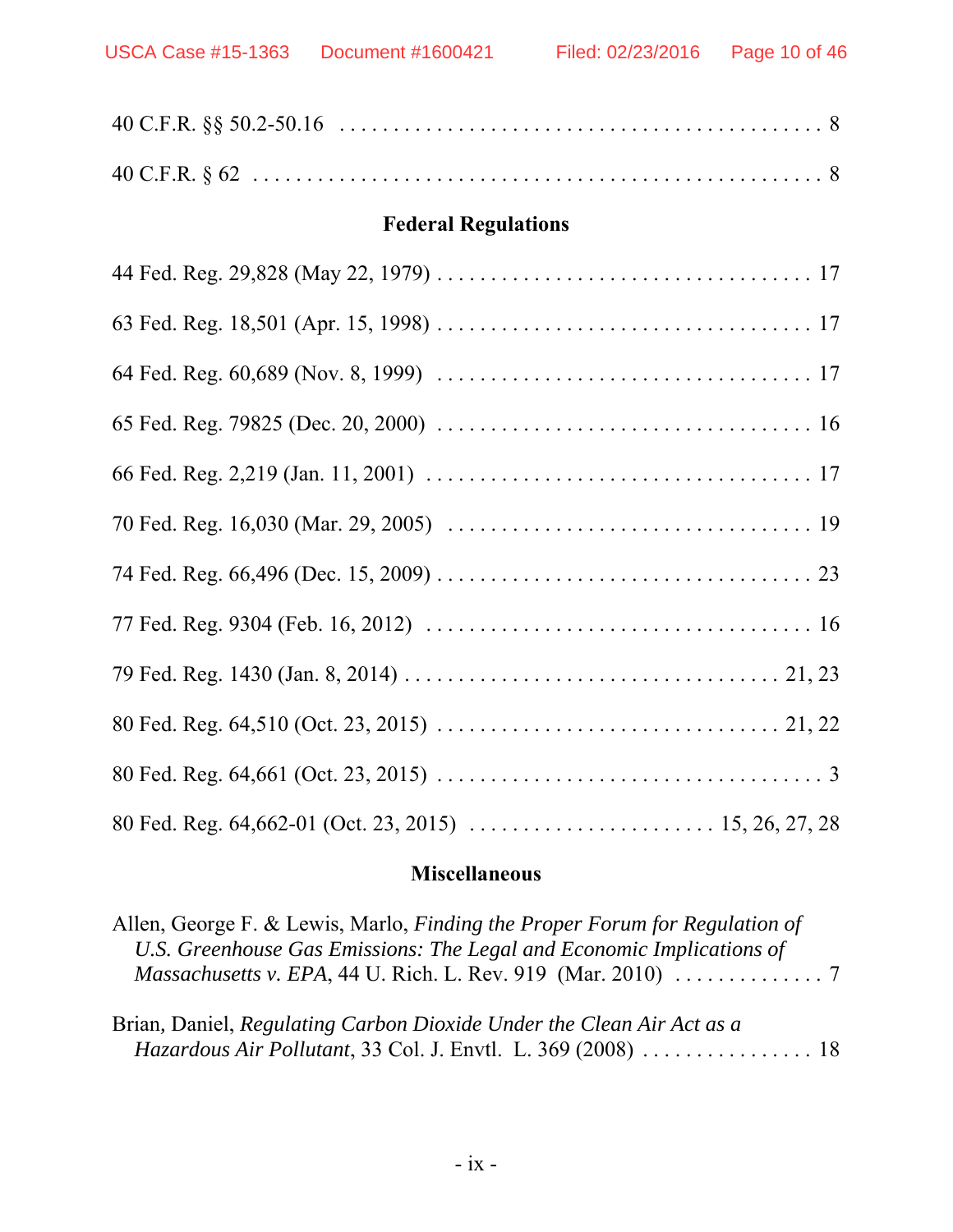| Richardson, Nathan, Greenhouse Gas Regulation Under the Clean Air Act:                   |
|------------------------------------------------------------------------------------------|
| <i>Does Chevron Set the EPA Free?</i> , 29 Stan. Envtl. L. J. 283 (May 2010) $\ldots$ 12 |
| Greenhouse Gas Regulation Under the Clean Air Act: Does Chevron Set the                  |
|                                                                                          |
|                                                                                          |
|                                                                                          |
|                                                                                          |
|                                                                                          |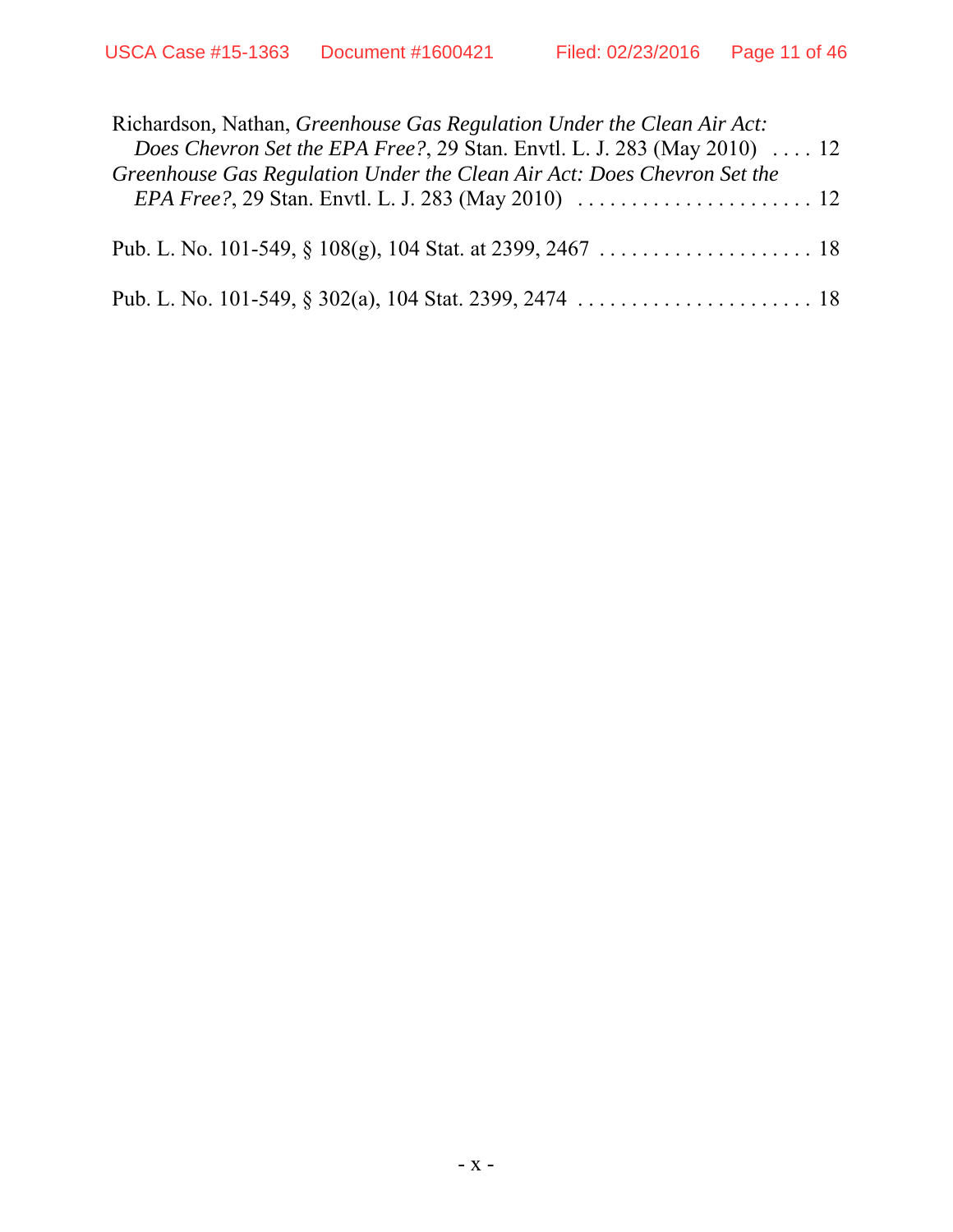#### **INTEREST OF** *AMICI CURIAE*

Pacific Legal Foundation ("PLF") is the most experienced nonprofit litigation-oriented public interest foundation of its kind in the United States. For over 40 years, PLF has litigated in support of a reasonable balance between regulatory efforts to protect the environment and the guarantees of individual freedom and property rights that form the foundations of liberty. PLF submitted *amicus* briefs in several Supreme Court cases addressing greenhouse gas regulations, including *Utility Air Regulatory Group v. EPA*, 134 S. Ct. 2427 (2014), *American Electric Power Company, Inc. v. Connecticut*, 131 S. Ct. 2527 (2011), and *Massachusetts v. EPA*, 549 U.S. 497 (2007). In addition, Pacific Legal Foundation was a petitioner in this Court in the consolidated cases challenging the first round of EPA regulation of greenhouse gases under the Clean Air Act, known as the Endangerment Finding, *Coalition for Responsible Regulation, Inc. v. EPA*, 684 F.3d 102 (D.C. Cir. 2012). Pacific Legal Foundation's attorneys also served as lead counsel in this Court in challenges to EPA's mobile source greenhouse gas regulations, *California Construction Trucking Association, Inc. v. EPA*, No. 13-1076 (D.C. Cir. filed Mar. 25, 2013), and *Dalton Trucking, Inc. v. EPA*, 808 F.3d 875 (D.C. Cir. 2015).

Texas Public Policy Foundation is a nonprofit, nonpartisan research institution based in Austin, Texas. The Foundation's mission is to promote and defend liberty, personal responsibility, and free enterprise in Texas and the nation by educating and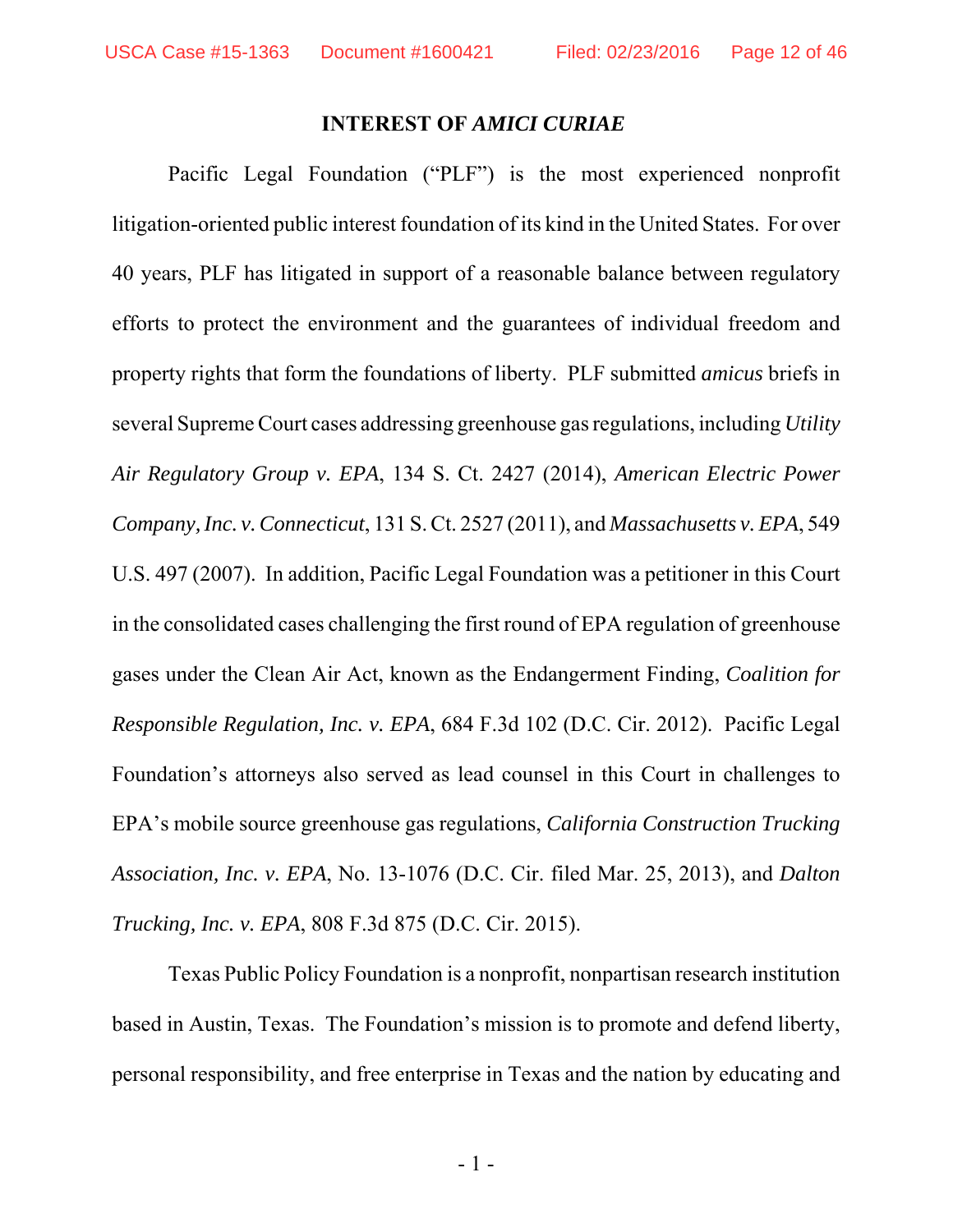affecting policymakers and the Texas public policy debate with academically sound research and outreach. The Foundation's guiding principles have led it to speak out and oppose federal abuse and overreach in the area of environmental policy through its Armstrong Center for Energy and the Environment.

Morning Star Packing Company ("Morning Star") is a bulk processor of tomato products with locations in California. Morning Star relies on natural gas boilers for production of their tomato products. Its emissions of carbon dioxide are heavily regulated by California's Cap and Trade Regulation governing greenhouse gas emissions. The Clean Power Plan will increase Morning Star's costs of securing fuels for its boilers.

Merit Oil Company ("Merit Oil") is a family business that has operated in California for three generations. Merit Oil stores, transports, and wholesales a variety of petroleum products, including gasoline, diesel fuels, solvents, and kerosene. Merit Oil's costs of doing business will increase as a result of the Clean Power Plan.

Loggers Association of Northern California ("LANC") is a California nonprofit trade association whose mission is to support, promote, and advocate for the economic interests of its members, who are businesses involved in the logging industry in Northern California. LANC has 160 members, including many family logging businesses that have operated in California for generations. LANC is concerned that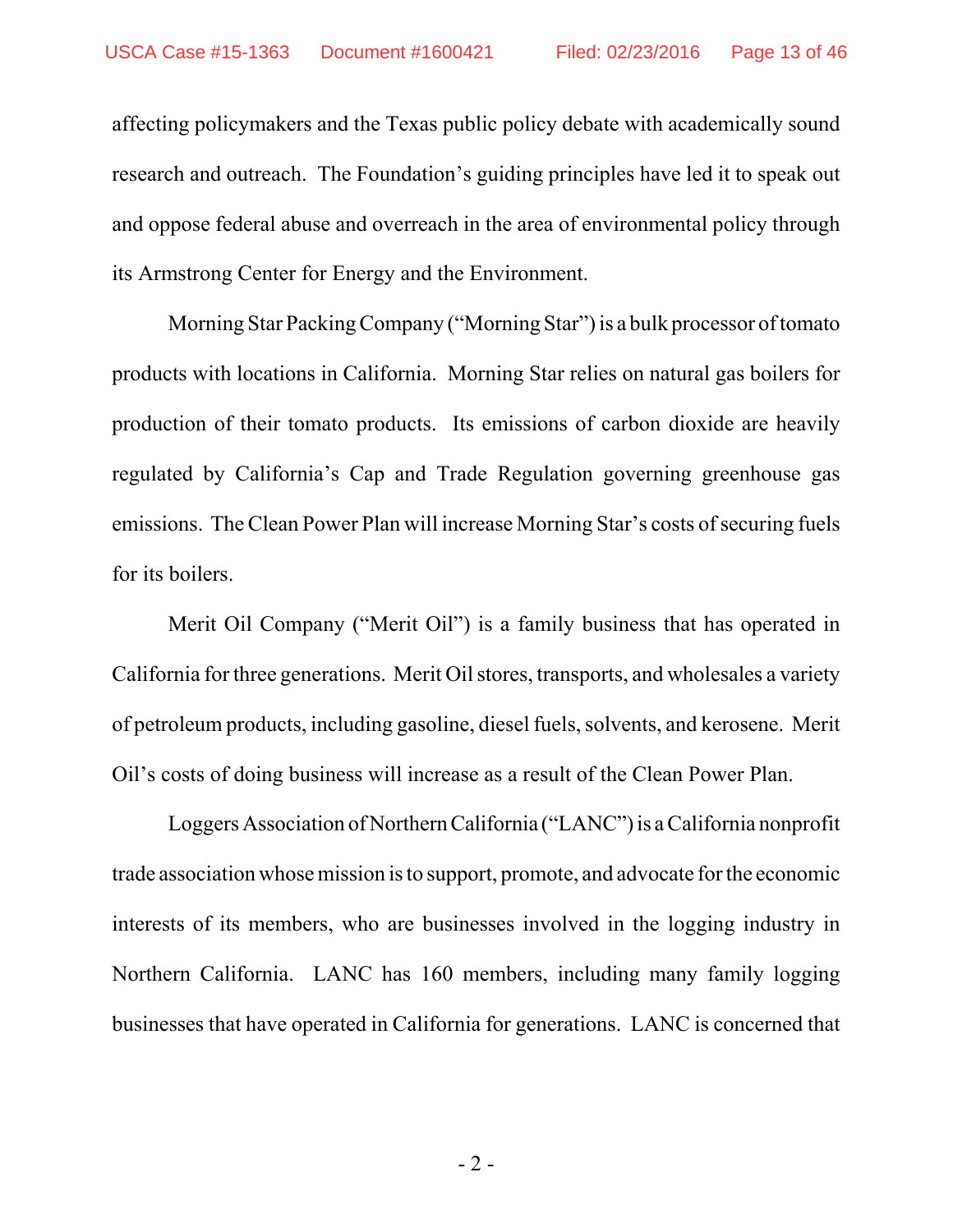the Clean Power Plan will increase energy costs for its members, thereby adversely impacting their economic interests.

Norman R. "Skip" Brown is an individual residing in California who does not want his electric bills to increase as a result of the Clean Power Plan and who is concerned about the likelihood that the Clean Power Plan will create brownouts and blackouts adversely impacting his quality of life.

#### **SUMMARY OF ARGUMENT**

 On October 23, 2015, the Environmental Protection Agency ("EPA") promulgated the Clean Power Plan, which regulates carbon dioxide emissions from existing power plants under section 111(d) of the Clean Air Act ("Clean Air Act" or the "Act"). *See* 42 U.S.C. § 7411(d); 80 Fed. Reg. 64,661 (Oct. 23, 2015).

For three reasons, EPA's Clean Power Plan violates the Clean Air Act. First, if EPA is to regulate carbon dioxide emissions from stationary sources, EPA must proceed under Section 108 of the Act and not under Section 111. Section 108 is the regulatory path Congress prescribed for air pollutants in the "ambient air" emitted from "numerous or diverse" sources, while Section 111 is the path for emissions from specific source categories that pose more localized air pollution concerns. It is irrefutable that carbon dioxide is an ubiquitous substance that is emitted into the "ambient air" from "numerous or diverse" sources. Consequently, EPA's regulation of carbon dioxide emissions from stationary sources should have proceeded, if at all,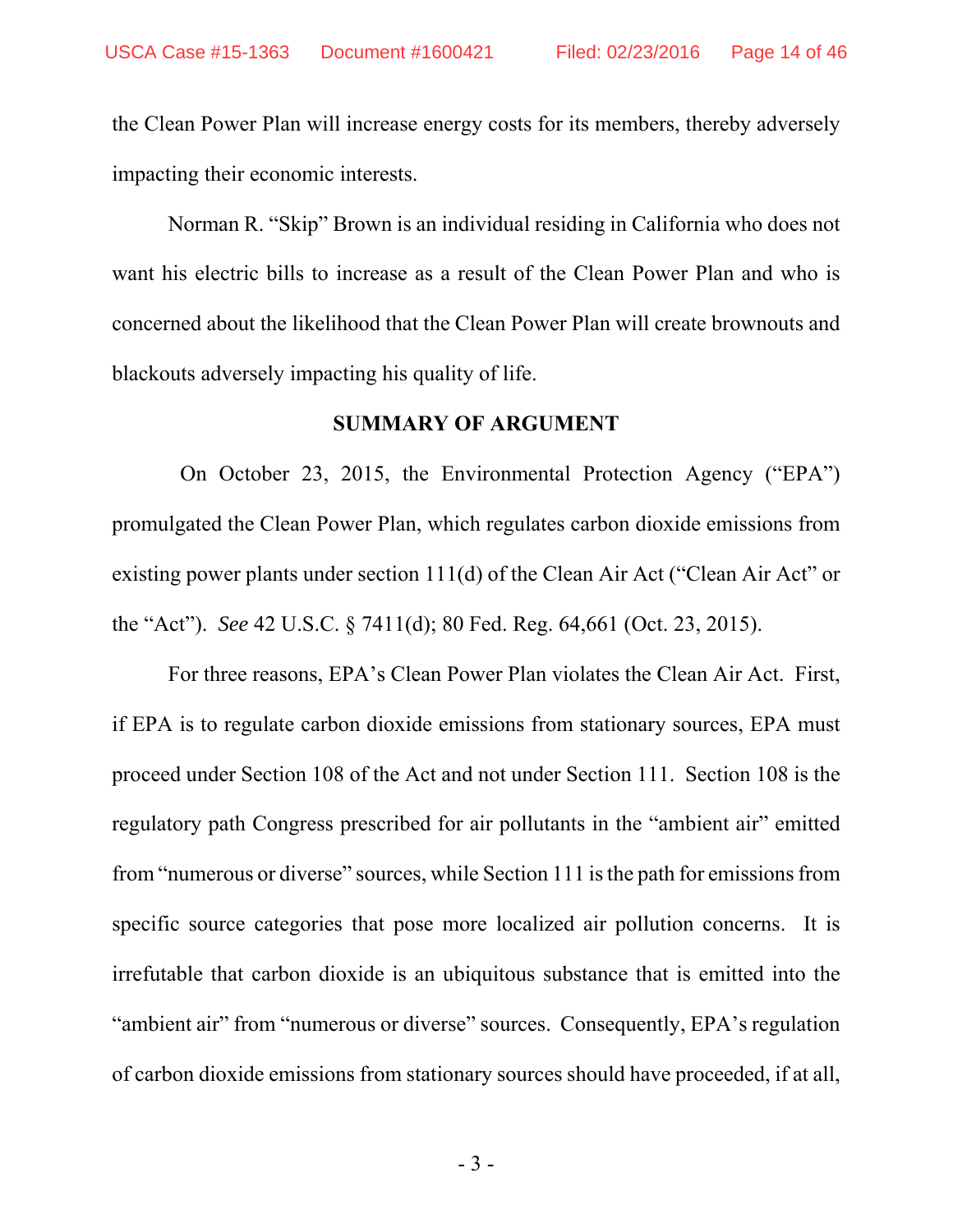under Section 108 of the Act and not under Section 111. Accordingly, EPA's regulation of carbon dioxide from electric power plants under Section 111 is impermissible.

Second, the Act does not permit EPA to regulate emissions from stationary sources under Section 111 when emissions from such sources are already regulated under Section 112. Coal-and-oil-fired electric generation unit emissions have been regulated under Section 112 since December 20, 2000. On February 16, 2012, EPA began regulating all fossil fuel-fired electric generation unit emissions under Section 112. Accordingly, emissions from such electric generation units may not be regulated now under Section 111.

Third, EPA failed to make a proper endangerment finding, which is a prerequisite to regulating emissions from any stationary source category under Section 111. EPA asserts that the endangerment finding it made in 2009 in connection with mobile source emissions under Section 202 is sufficient because it provides a "rational basis" for the Clean Power Plan. It is not and does not. The endangerment finding made by EPA under Section 202 is not a finding that *carbon dioxide* emitted by *stationary* sources endangers public health and welfare, as required by Section 111. Rather, it is a finding that a *suite* of six greenhouse gases emitted from *mobile* sources endangers public health and welfare. Due to the substantial differences in the nature of stationary and mobile sources, Congress created different statutory regimes in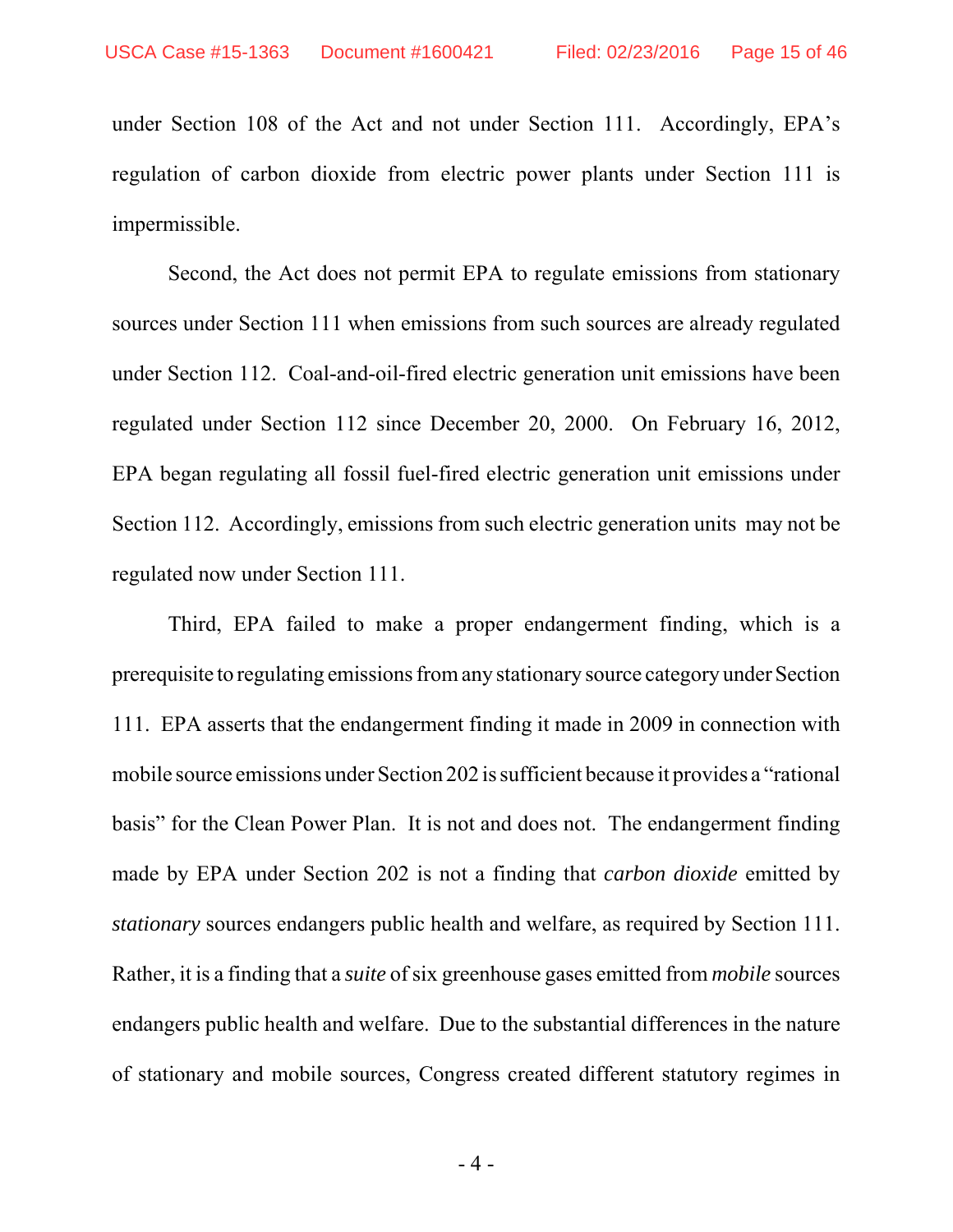which each source category must operate and comply. The statutory criteria that EPA must use in making endangerment findings under Section 111 and Section 202 of the Act are markedly different. A finding under Section 111 requires that emissions from a specific stationary source category endanger public health and welfare. On the other hand, the finding under Section 202 requires that emissions from all mobile sources combined endanger public health and welfare. It is impermissible for EPA to substitute one finding for the other. Accordingly, EPA failed to make a proper endangerment finding under Section 111 to support its promulgation of the Clean Power Plan.

In addition to its illegality under the Act, the Clean Power Plan is unconstitutional. A federal agency may not disrupt the established constitutional balance between the states and the federal government in an area traditionally regulated by states unless the statute under which the agency acts is abundantly clear and compels the intrusion. Since at least 1964, the national electric power system has been characterized by a "bright line" divide between federal authority over wholesale sales of power in interstate commerce, regulated by the federal government, and state authority over planning, siting, and providing generation resources to local customers. The Clean Power Plan forces states to require entirely in-state electricity generators to produce electricity by using renewable sources of energy rather than fossil fuels, thereby directing the manner in which electricity is generated in each state. The Act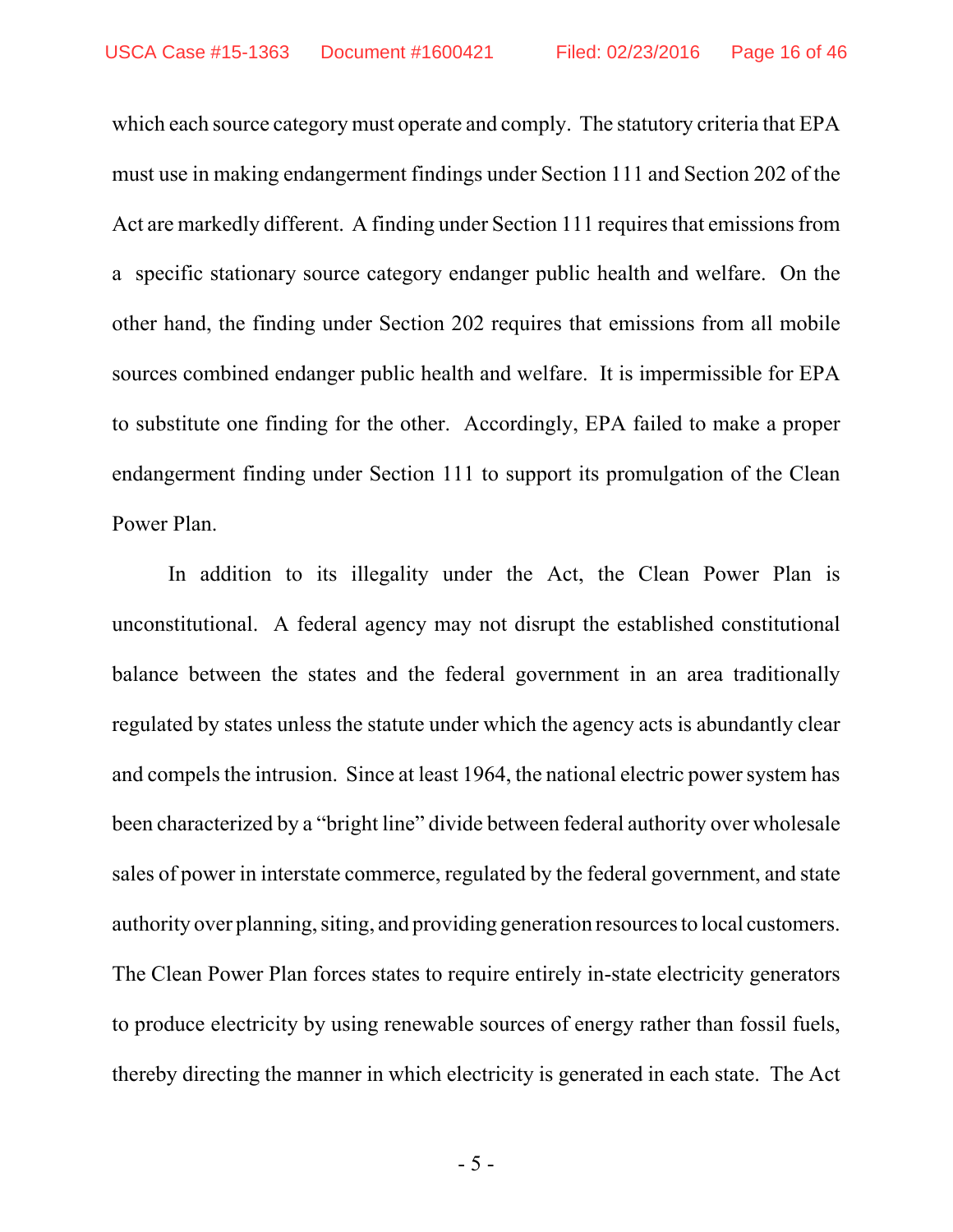does not authorize EPA to regulate the system of power generation within each state,

let alone require states to do what it cannot do itself. Accordingly, the Clean Power

Plan unconstitutionally usurps state powers in violation of the Tenth Amendment.

#### **ARGUMENT**

**I**

#### **IF EPA IS TO REGULATE CARBON DIOXIDE FROM STATIONARY SOURCES, IT MUST DO SO UNDER SECTION 108 OF THE ACT AND NOT UNDER SECTION 111**

#### **A. The Statutory Structure of the Clean Air Act Forbids the Clean Power Plan as Promulgated by EPA**

The regulation of the ubiquitous substance carbon dioxide has enormous national implications. Through the Clean Power Plan, EPA has used Section 111 to regulate carbon dioxide emissions from electric generation units, thereby regulating the entire electric power grid of the United States. EPA cannot rely on deference to its views under these circumstances. *See Utility Air Regulatory Group v. EPA*, 134 Sup. Ct. 2427, 2444 (2014) ("When an agency claims to discover in a long-extant statute an unheralded power to regulate a significant portion of the American economy, we typically greet its announcement with a measure of skepticism. We expect Congress to speak clearly if it wishes to assign to an agency decisions of vast economic and political significance.") (internal citations and quotations omitted).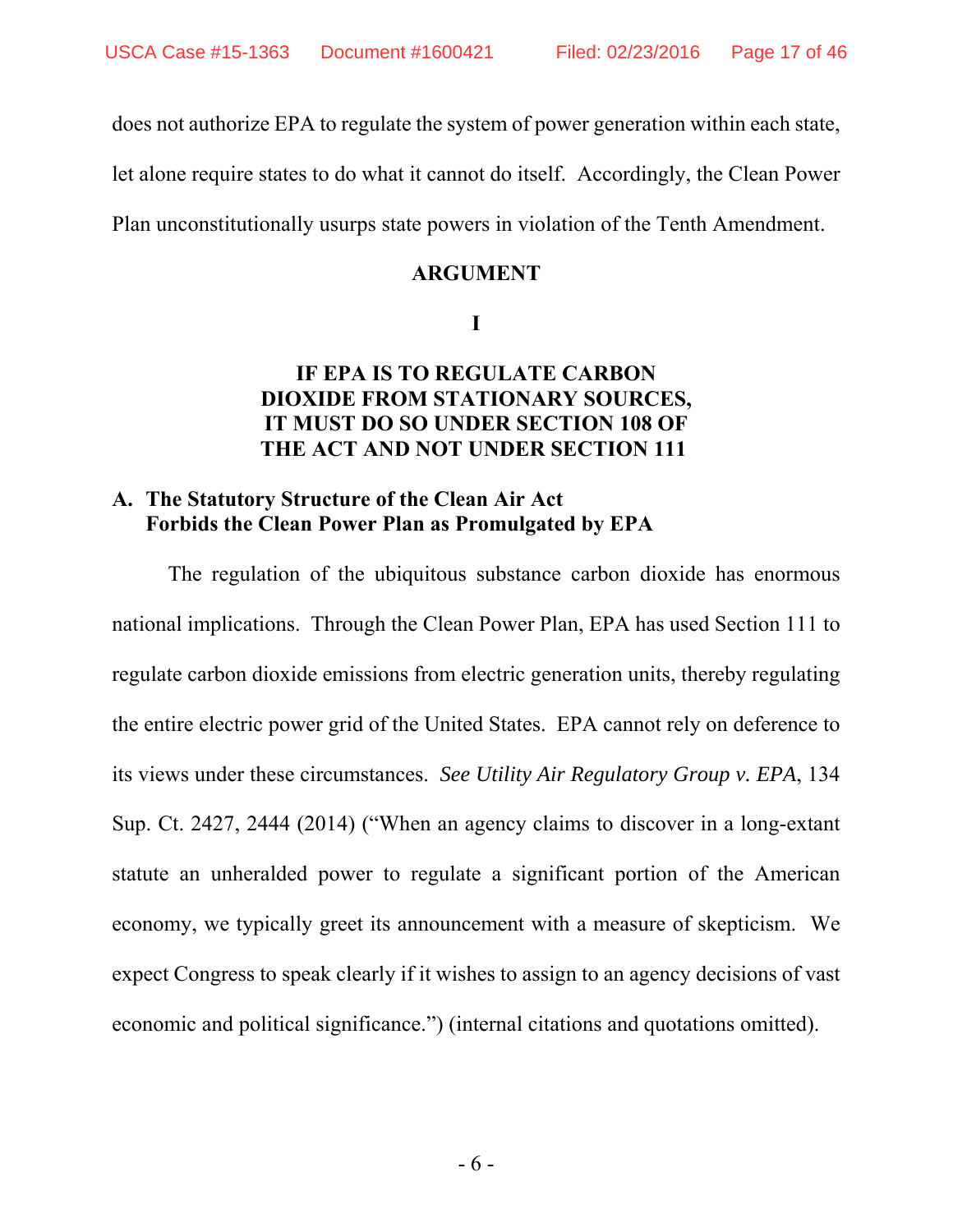The Clean Air Act establishes a complex regulatory scheme through distinct administrative programs targeted at different types and sources of air pollutants. Stationary sources of air pollution are regulated under Title I of the Act, while mobile sources are regulated under Title II.

EPA promulgated the Clean Power Plan under Title I, which contains three regulatory programs, each with its own unique purposes, triggers, and substantive provisions. By regulating carbon dioxide emissions from electric generating units under Section 111 of the Act, which embodies Title I's source-performance program, rather than under Sections 108-110 of the Act, which embody Title I's ambient air quality program, EPA acted impermissibly.

Title I authorizes EPA to establish National Ambient Air Quality Standards ("NAAQS") under Sections 108 through 110 of the Act. 42 U.S.C. §§ 7408-7410. NAAQS prescribes maximum, uniform ambient air concentrations of particular air pollutants, and no area of the nation may exceed the prescribed concentrations set by EPA, usually expressed as parts per million of a particular pollutant. *See generally*, George F. Allen & Marlo Lewis, *Finding the Proper Forum for Regulation of U.S. Greenhouse Gas Emissions: The Legal and Economic Implications of Massachusetts v. EPA*, 44 U. Rich. L. Rev. 919 (Mar. 2010). In turn, states are responsible for attaining and maintaining NAAQS within their jurisdictions. EPA has set NAAQS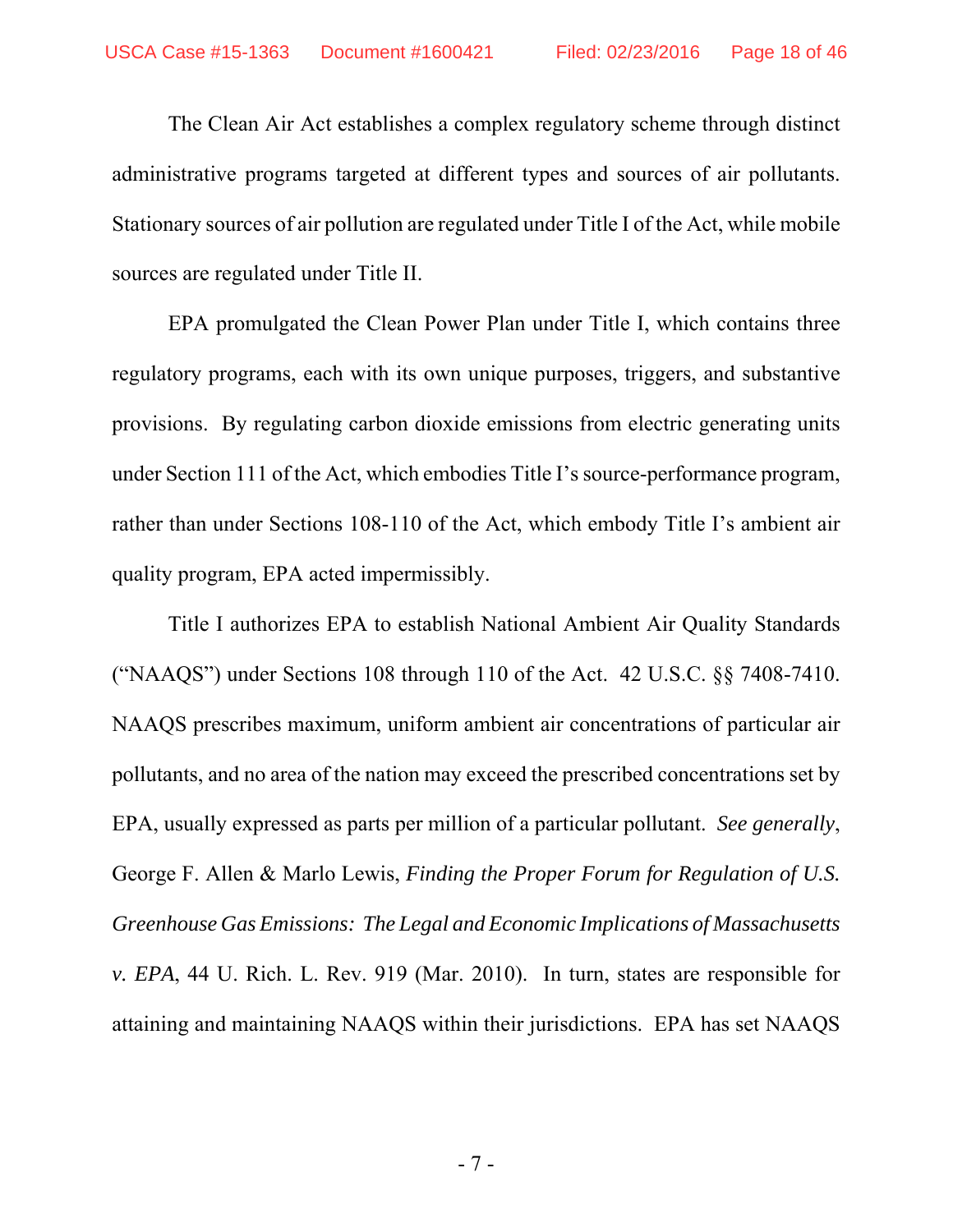for six air pollutants.<sup>1</sup> 40 C.F.R. §§ 50.2-50.16. Such air pollutants are generally referred to as "criteria pollutants." To designate a particular air pollutant as a criteria pollutant, EPA must first make a finding under Section 108 that the pollutant is emitted from "numerous and diverse" sources and "endangers" public health or welfare. 42 U.S.C. § 7408(a)(4). The NAAQS regulatory program has been characterized as "the engine that drives nearly all of Title I." *Whitman v. Am. Trucking Assn's*, 531 U.S. 457, 468 (2001).

Title I also contains the source-performance program of Section 111, under which EPA regulates air emissions from specific categories of sources for which a unique, source-category endangerment finding is made.  $42 \text{ U.S.C.} \$   $7411(b)(1)(A)$ . Generally, Section 111(d) regulates existing sources, while section 111(b) regulates new and modified sources. Pollutants regulated under Section 111 are referred to as "designated pollutants" and are regulated under guidelines "developed for specialized types of emission sources that emit discreet types of pollutants." *See generally*, 40 C.F.R. § 62. As indicated, EPA promulgated the Clean Power Plan under Section  $111(d)$  of the Act.

The third regulatory program under Title I, set forth in Section 112, authorizes EPA to regulate hazardous air pollutants deemed particularly dangerous to human

<sup>1</sup> NAAQS have been set for lead, nitrogen dioxide, particulate matter PM10, particulate matter PM2.5, carbon monoxide, ozone, and sulfur dioxide.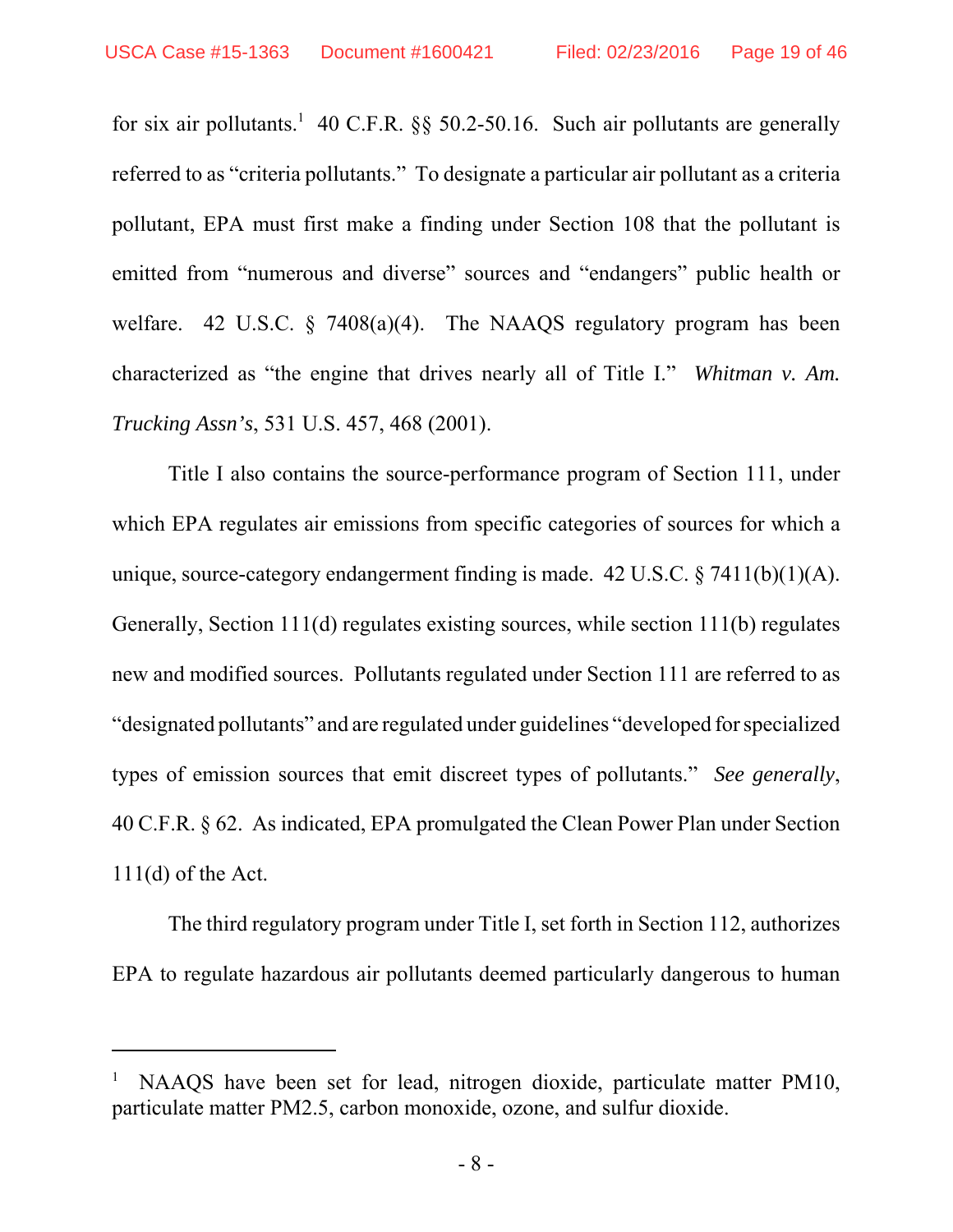health by imposing strict national emissions standards for specific source categories of such pollutants. 42 U.S.C. § 7412.

Sections 108-110, as well as the structure of the Clean Air Act as a whole, and of Title I in particular, make clear that air pollutants emitted from "numerous or diverse" sources into the "ambient air" that endanger public health or welfare must be regulated, if at all, as criteria pollutants under the NAAQS program and not under the source-performance program of Section 111. The Act explicitly provides that EPA "shall" regulate under the NAAQS program air pollutants "the presence of which in the ambient air results from numerous or diverse" sources where such pollutants "cause or contribute to air pollution which may reasonably be anticipated to endanger public health or welfare." 42 U.S.C. § 7408(a)(1). After EPA makes an endangerment finding under Section 108 and issues air quality criteria for pollutants subject to that finding, Section 109 requires EPA to "publish proposed regulations prescribing a national primary ambient air quality standard and a national secondary ambient air quality standard for each air pollutant for which air quality criteria have been issued prior to such date." 42 U.S.C.  $\S$  7409(a)(1). Thus, promulgation of ambient air quality standards under the NAAQS program is the specific regulatory mechanism that EPA is required to use when regulating air pollutants emitted from "numerous or diverse" sources that "endanger public health or welfare." Importantly, Section 111 was not structured to be an alternative to the NAAQS process but only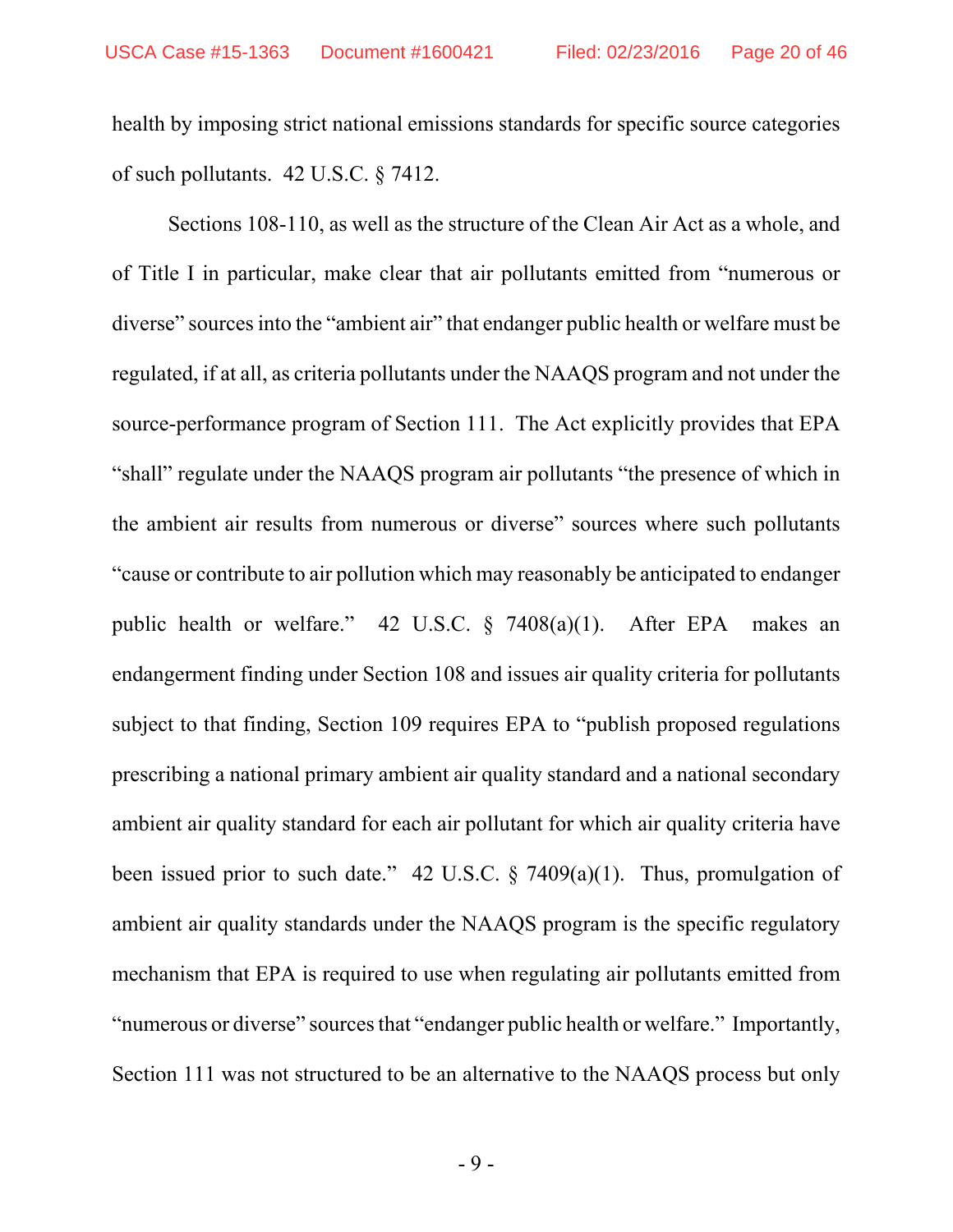a supplement to it. *Natural Resources Defense Council v. Train*, 545 F.2d 320, 327 (2d Cir. 1976) ("Under the scheme of the Act, emission source control is a supplement to air quality standards, *not* an alternative to them.") (emphasis added). Because carbon dioxide is a ubiquitous substance in the "ambient air" emitted from "numerous or diverse" sources, if it is to be regulated under Title I of the Act, the mechanism by which EPA may do so is limited to the NAAQS program under Sections 108-110.<sup>2</sup> Accordingly, EPA's promulgation of the Clean Power Plan regulating carbon dioxide emissions under Section 111 of the Act was impermissible.

### **B. EPA's Failure to Make the Requisite Endangerment Finding under Section 108 of the Act Is a Fatal Flaw of the Clean Power Plan**

Although there are endangerment provisions in both Title I and Title II of the Act, only the endangerment provision in Section 108 authorizes EPA to regulate pollutants in the "ambient air" emitted by "numerous or diverse" sources. On the other hand, the Section 111(b) endangerment language, which was not created for ubiquitous substances like carbon dioxide, permits regulation of stationary sources only from a specific "*category* of sources . . . [which] causes, or contributes

<sup>&</sup>lt;sup>2</sup> The only potential exception applies to certain stationary sources located in Prevention of Significant Deterioration ("PSD") areas that emit "greenhouse gases." EPA's regulation of mobile source greenhouse gas emissions under Title II triggered regulation of greenhouse gas emissions from stationary sources in PSD areas if they were already subject to PSD regulatory requirements. Such sources have been referred to by the Supreme Court as "anyway" sources. *See UARG*, 134 S. Ct. at 2447-49.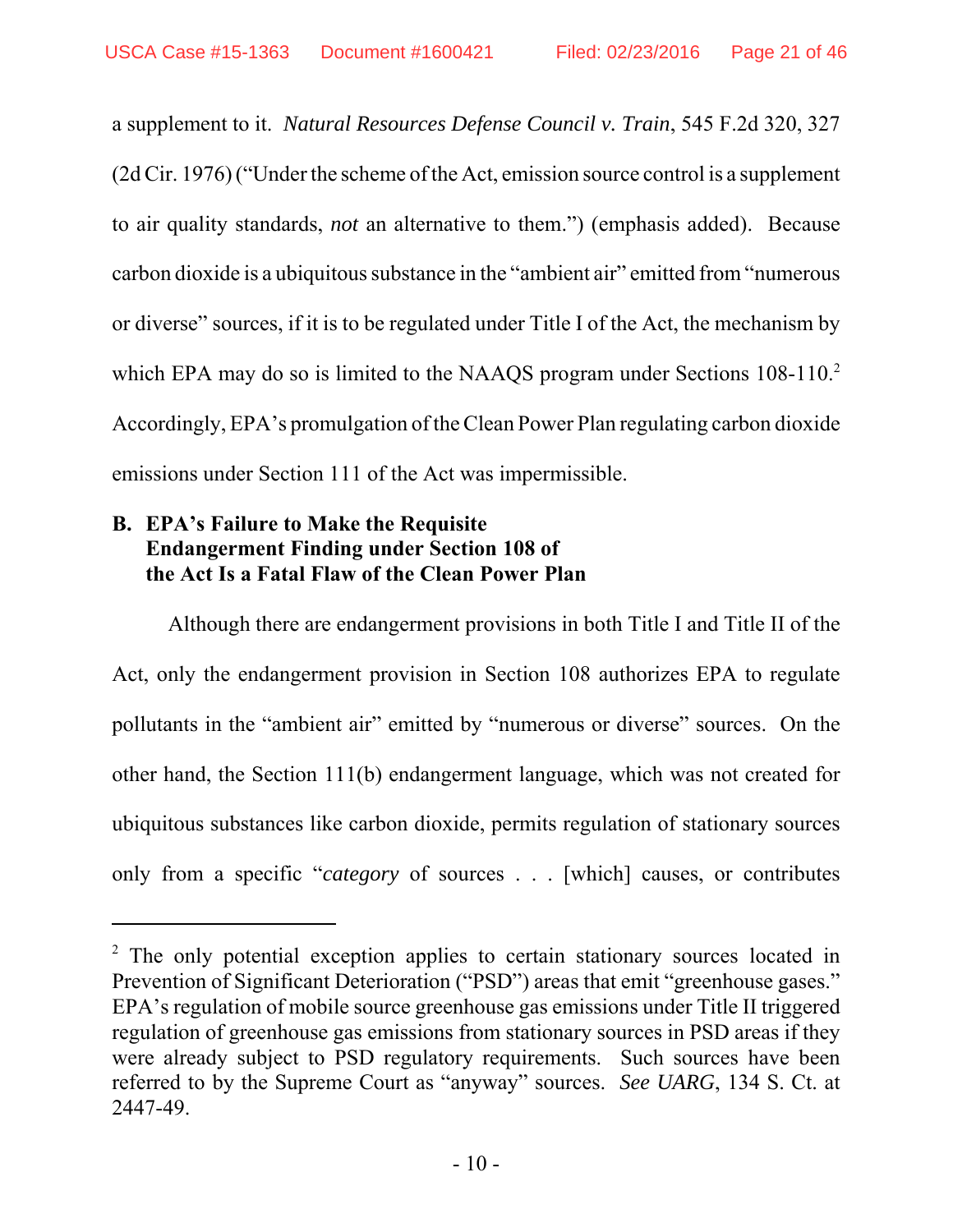significantly to, air pollution [that endangers health or welfare]." 42 U.S.C.  $\S$  7411(b)(1)(A) (emphasis added). Thus, the endangerment finding provision of Section 111(b) differs markedly from that set forth in Section 108, because it requires EPA to make an endangerment finding that is not only specific to *each stationary source category* that EPA seeks to regulate but also has a higher "significance" threshold for each source category.

In addition to the two distinct endangerment finding provisions in Title I applicable only to stationary sources, there are two other endangerment finding provisions in Title II applicable only to mobile sources. The first of the Title II provisions, set forth in Section 202, 42 U.S.C. § 7521(a)(1), is applicable to mobile sources such as cars and trucks. The second, set forth in Section 211, 42 U.S.C.  $\S$  7545(c)(1), is applicable to fuel additives. Each of these Title II endangerment provisions require a unique "significance" regulatory threshold determination that is inapplicable to the endangerment finding of Section 108. Indeed, none of the endangerment provisions spread across Titles I and II of the Act is exactly the same, and the marked differences between them show that Congress intended each to apply to the specific circumstances addressed in each distinct regulatory program established by the Act. An endangerment finding made under one section cannot substitute for an endangerment finding made under another section. *See Dalton Trucking, Inc. v. United States Environmental Protection Agency*, 808 F.3d at 879 (EPA may not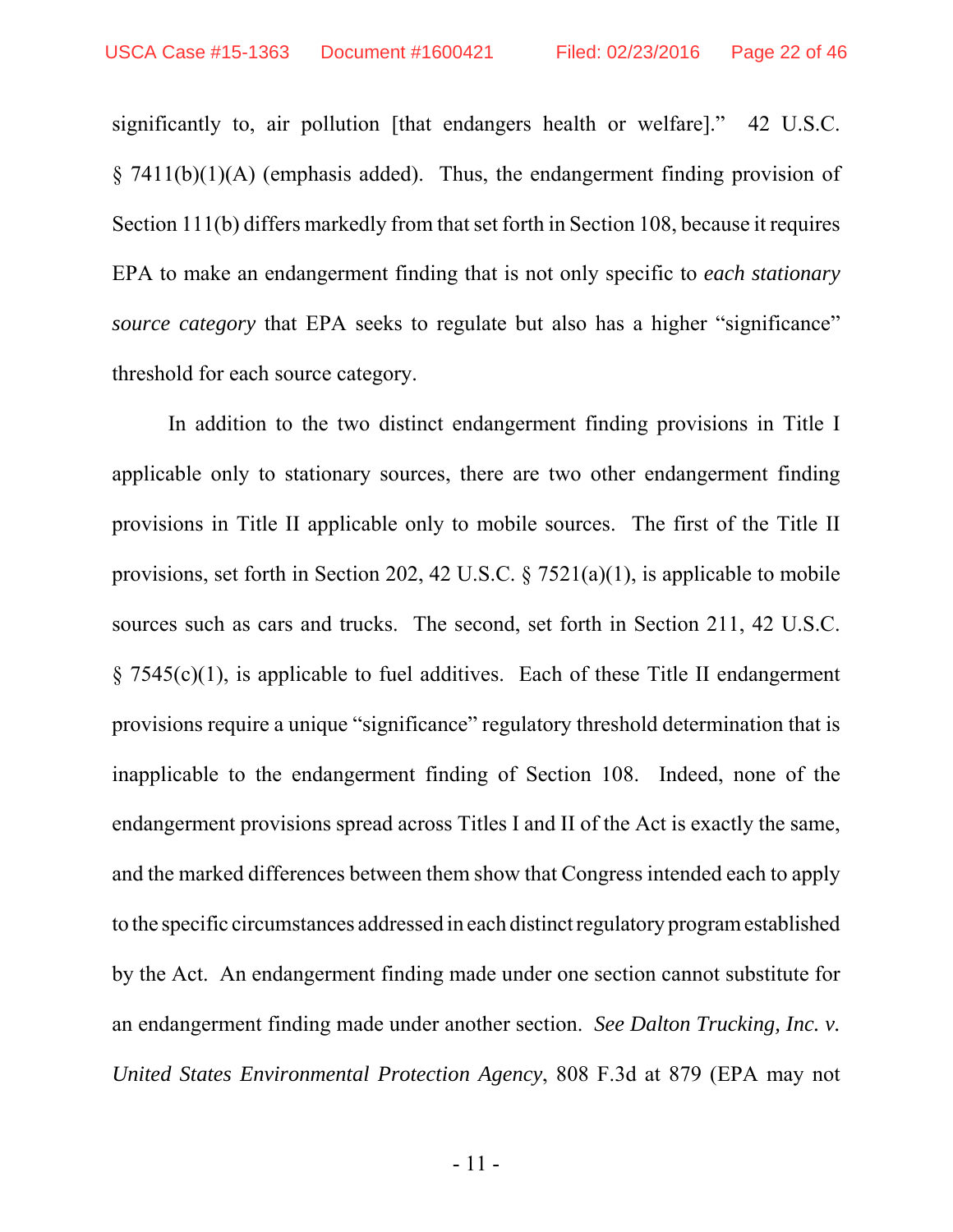substitute a finding of "national applicability," required by the Clean Air Act for establishing venue exclusively in the D.C. Circuit, by making a finding of "nationwide scope and effect," required by the Act for establishing venue in various regional courts of appeal.).

EPA's effort to use the endangerment finding provisions of Section 111(b) to bootstrap regulation of carbon dioxide emissions from power plants is inconsistent with and contrary to the structure of the Act, because Section 111 was meant to function as a supplement to the NAAQS program under Sections 108-110 and not as a substitute for it. *See generally*, Nathan Richardson, *Greenhouse Gas Regulation Under the Clean Air Act: Does Chevron Set the EPA Free?*, 29 Stan. Envtl. L.J. 283 (May 2010) (the structure of the Act makes EPA's effort to regulate carbon dioxide emissions outside of the NAAQS program impermissible). *See also*, *Food and Drug Admin. v. Brown & Williamson*, 529 U.S. 120, 125 (2000) ("Regardless of how serious the problem an administrative agency seeks to address, however, it may not exercise its authority 'in a manner that is inconsistent with the administrative structure that Congress enacted into law.'") (internal citations omitted). Accordingly, when EPA seeks to regulate an ubiquitous air pollutant such as carbon dioxide, which is emitted from "numerous or diverse" sources, it must make its endangerment finding, if at all, under the NAAQS regulatory program for criteria pollutants and not under the Section 111 program governing emissions from specific categories of stationary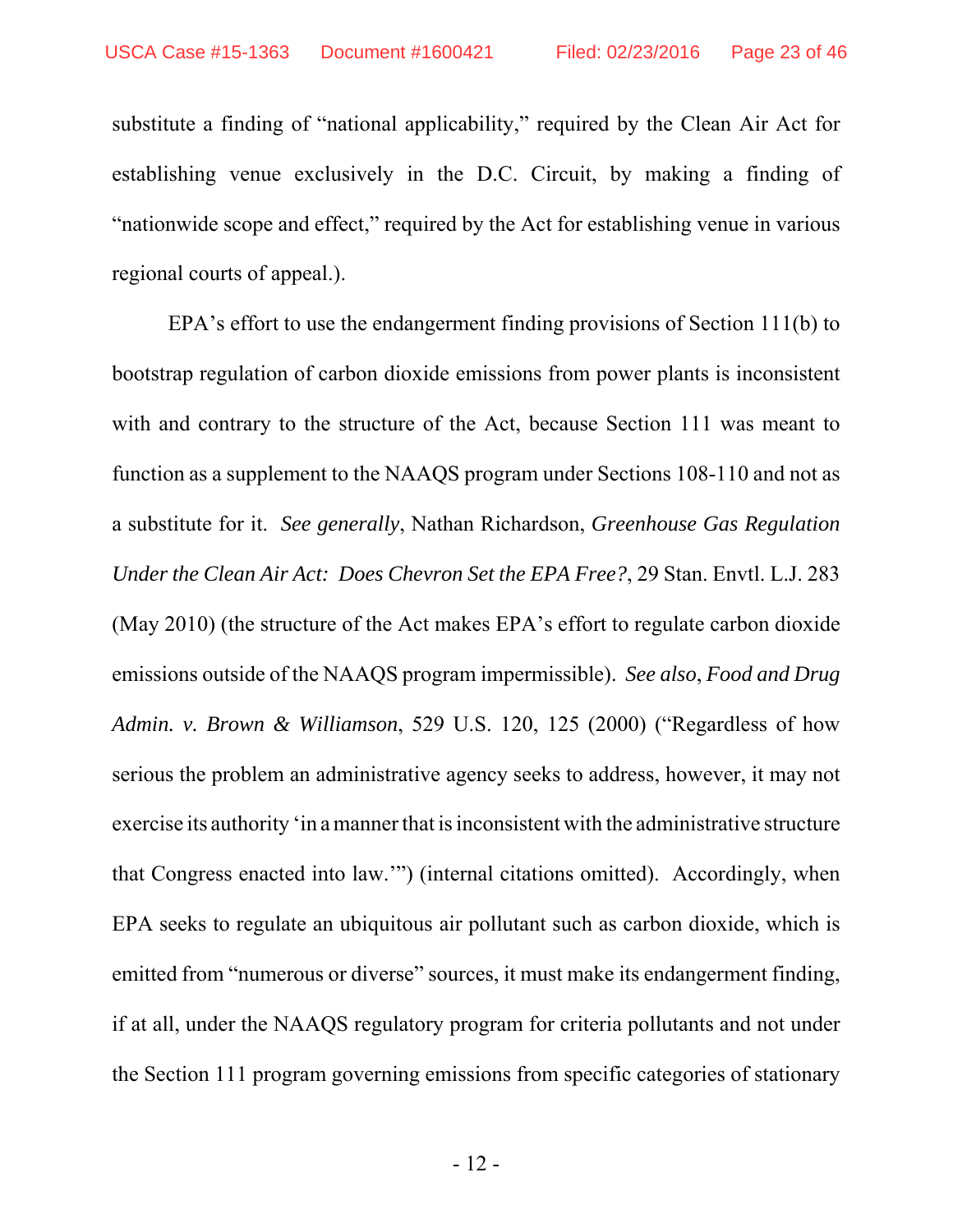sources causing more localized problems. To hold otherwise would be to allow EPA unfettered discretion to cherry-pick particular terms out of the Act to support actions inconsistent with the Act's structure. *Offshore Logistics, Inc. v. Tallentire*, 477 U.S. 207, 221 (1986) ("In expounding a statute, we must not be guided by a single sentence . . . but look to the provisions of the whole law, and its object and policy") (quoting *Maestro Plastics Corp. v. NLRB*, 350 U.S. 270, 285 (1956)).

#### **C. No Deference Should Be Afforded to EPA's Decision To Promulgate the Clean Power Plan Under Section 111(d) of the Act**

The specific language of Section 108 is clear. Emissions from "numerous or diverse" sources that endanger human health or welfare must be regulated, if at all, as NAAQS criteria pollutants under Sections 108-110, and there is no ambiguity in the language. "First, always, is the question whether Congress has directly spoken to the precise question at issue. If the intent of Congress is clear, that is the end of the matter; for the court, as well as the agency, must give effect to the unambiguously expressed intent of Congress." *Chevron v. NRDC*, 467 U.S. 837, 842-43 (1984).

An agency interpretation that is inconsistent "with the design and structure of the statute as a whole" does not merit deference. *University of Tex. Southwestern Medical Center v. Nassar*, 133 S. Ct. 2517, 2529 (2013). Title I authorizes EPA to institute controls over pollutants in the "ambient air" emitted by "numerous or diverse" sources under the NAAQS program *only* when it follows the regulatory steps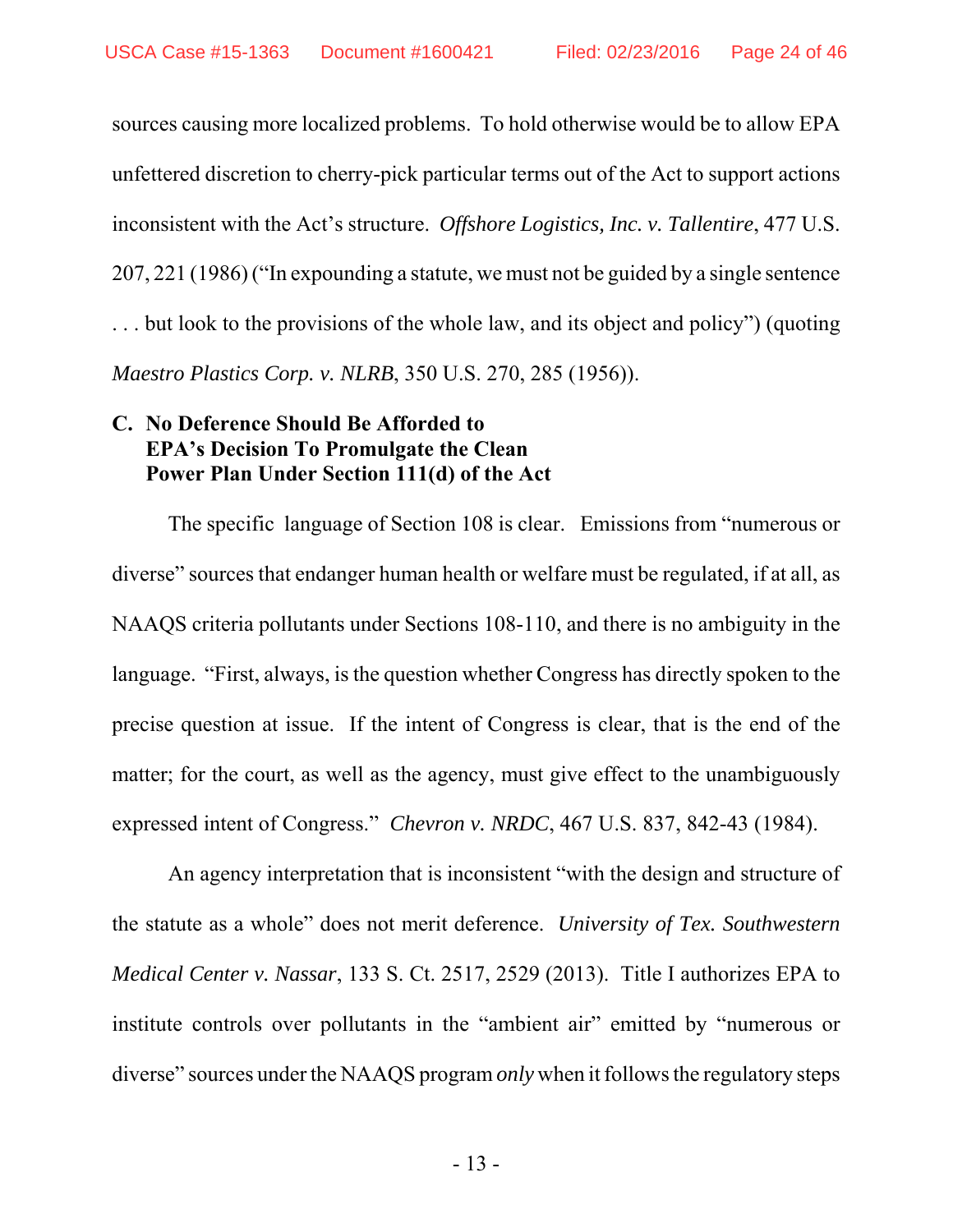set forth in Sections 108-110. As a supplement to the NAAQS program, and not as a replacement for it, Congress authorized EPA to regulate air pollutants for specific categories of sources under the source performance standards of Section 111. *Train*, 545 F.2d at 327. Accordingly, carbon dioxide emissions, which are emitted into the ambient air from numerous and diverse sources, should not have been regulated by EPA under the source-specific performance standards of Section 111, and no deference need be accorded to EPA's decision to promulgate the Clean Power Plan under that section of the Act.

The Act's legislative history supports this analysis. EPA must proceed under the NAAQS program with regard to "all those pollutant agents or combinations of agents which have, or can be expected to have, an adverse effect on health and welfare and which are emitted from widely distributed mobile or stationary sources." Legislative History, Clean Air Act Amendments, Vol. 1 at 454. *See Train*, 545 F.2d at 326. *See also*, *Kennecott Copper Corp. v. EPA*, 462 F.2d 846, 857 (D.C. Cir. 1972); *Indiana and Michigan Electric Co. v. EPA*, 509 F.2d 839, 841 (7th Cir. 1975).

In its efforts to reduce carbon dioxide emissions from electric generation units, EPA seeks to regulate the Nation's electric generating industry, including the entire electric grid, by mandating the closure or redesign of fossil fuel-fired electric generating units and requiring the construction of replacement electric generation sources using renewables. 80 Fed. Reg. 64,662-01 (Oct. 23, 2015). This forced fuel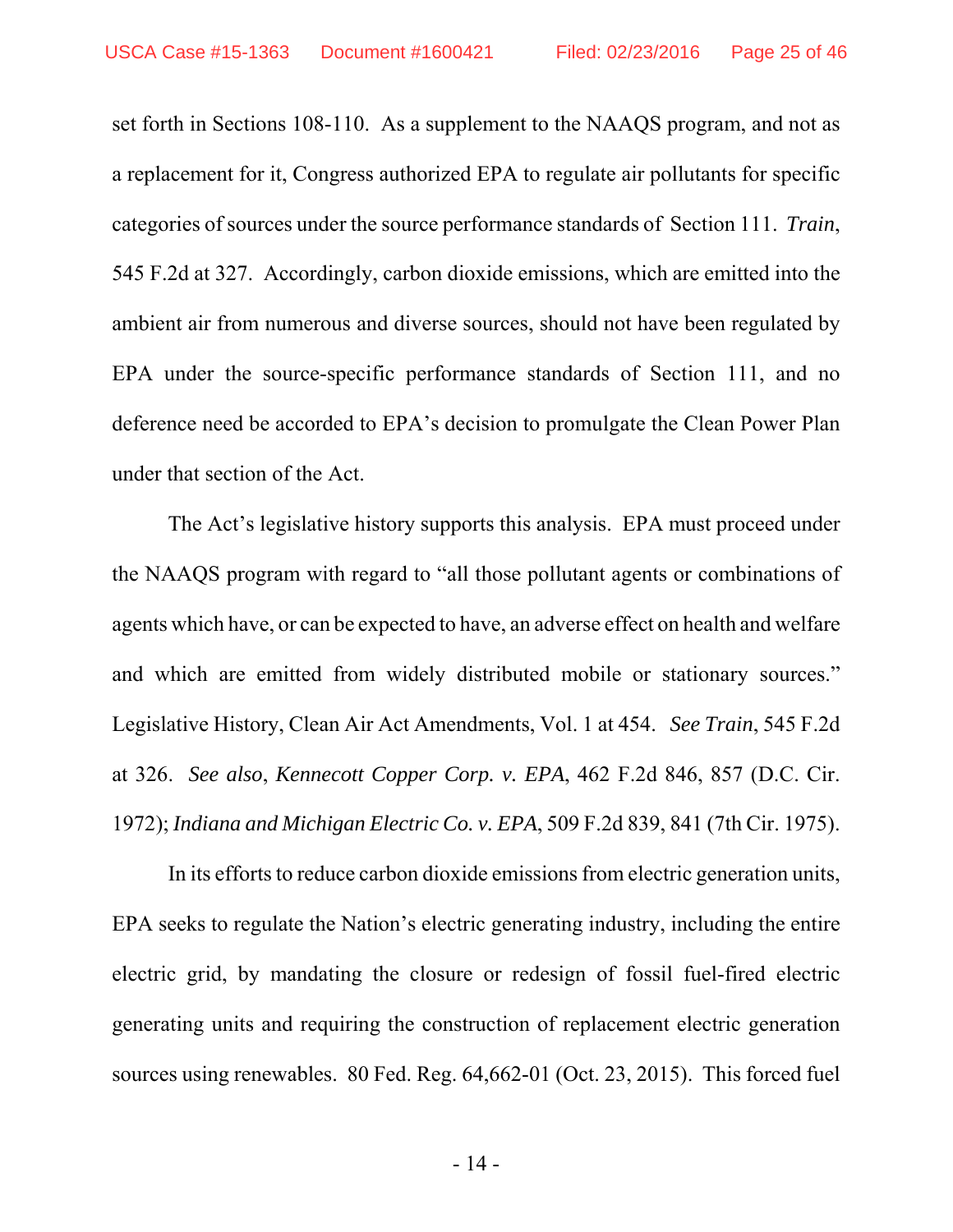switch puts at significant risk not only the Nation's grid reliability, but also jobs in the fossil fuels and related industries. Because of its ubiquitous nature, carbon dioxide is everywhere and in everything, including in emissions from fossil fuel-fired power plants. The NAAQS program of Sections 108-110 was intended to cover such emissions. Significantly, EPA has never before used Section 111(d) to regulate these types of emissions. This is the kind of "unheralded power" hitherto undiscovered in a "long-extant statute" that the Supreme Court instructs should be greeted with "skepticism," especially where, as here, a regulatory agency's use of such power has "vast economic and political significance." *UARG*, 124 S. Ct. at 2444. Accordingly, rather than giving deference to EPA's decision to regulate power plant emissions of carbon dioxide under Section 111(d), EPA's decision should be met with a healthy dose of "skepticism."

**II**

#### **EPA MAY NOT REGULATE EMISSIONS FROM POWER PLANTS UNDER SECTION 111 OF THE CLEAN AIR ACT BECAUSE SUCH EMISSIONS ARE ALREADY REGULATED UNDER SECTION 112 OF THE ACT**

"EPA may *not* employ [Section 111(d)] if existing . . . sources of the pollutant in question are regulated under the . . . 'hazardous air pollutants' program of [Section 112]." *American Electric Power Company*, 131 S. Ct. at 2537 & n.7 (emphasis added). EPA first regulated coal- and oil-fired electric generating units under Section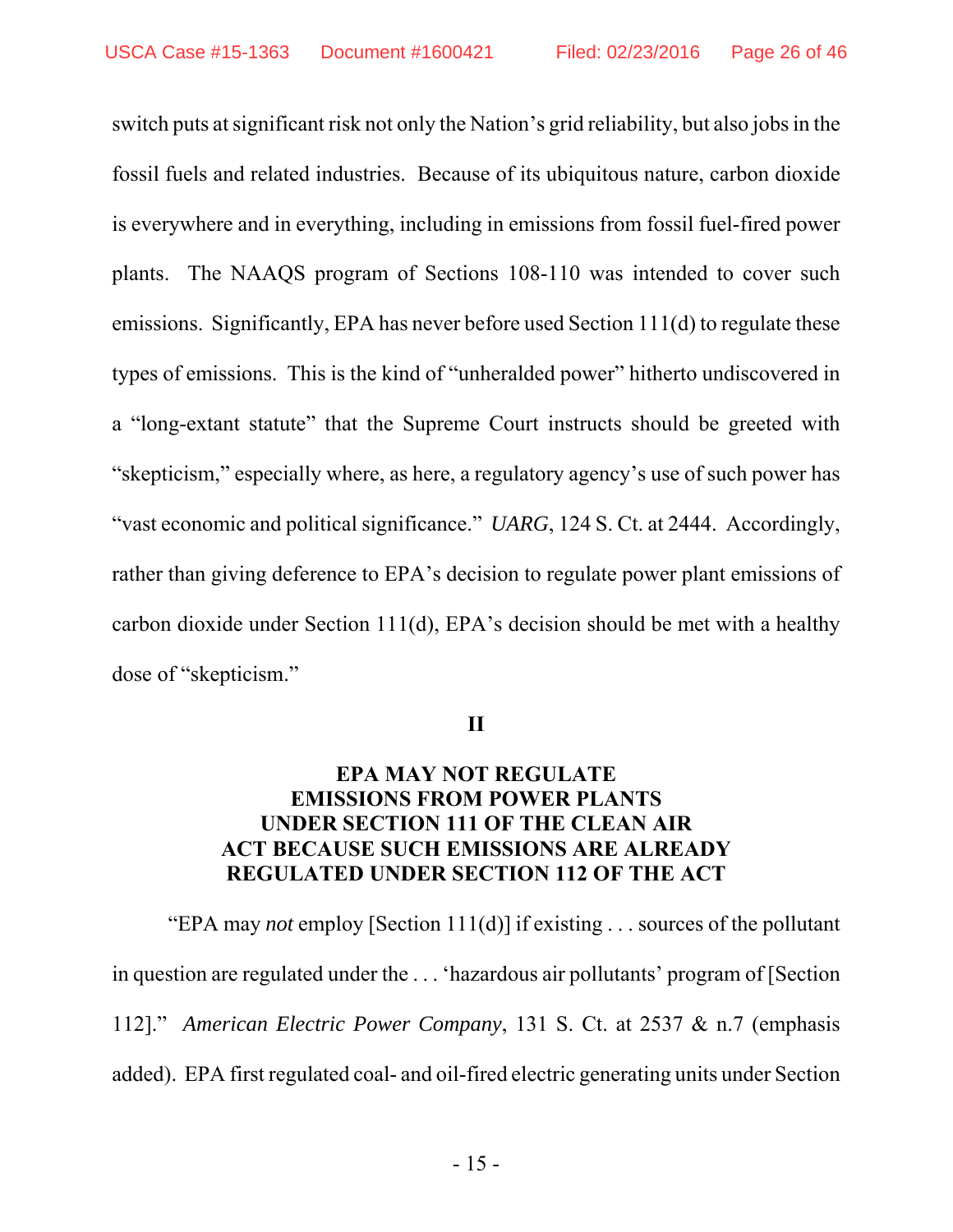112 on December 20, 2000, 65 Fed. Reg. 79,825, 79,830, and on February 16, 2012, issued additional regulations under Section 112, further subjecting such fossil fuelfired power plants to stringent emissions limitations. *See* 77 Fed. Reg. 9304 (Feb. 16, 2012).3 Two years later, and four years after the Supreme Court decided *American Electric Power Company*, EPA promulgated the Clean Power Plan, using Section 111(d) of the Act to regulate carbon dioxide emissions from those same fossil fuelfired power plants, notwithstanding the Supreme Court's instruction not to do so. Accordingly, EPA's promulgation of the Clean Power Plan under Section 111(d) to regulate emissions from fossil fuel-fired power plants already regulated under Section 112 is impermissible.

The plain meaning of the Act requires this conclusion. Section 111(d) provides that EPA may

. . . prescribe regulations which shall establish a procedure similar to that provided by section 7410 of this title under which each State shall submit to the Administrator a plan which . . . establishes standards of performance for any existing *source* for any air pollutant . . . which is *not* . . . emitted from a *source category . . .* regulated under section 7412 . . . .

42 U.S.C. § 7411(d) (emphasis added). The unambiguous language states that EPA may promulgate emissions standards under Section 111(d) for existing sources only

<sup>&</sup>lt;sup>3</sup> In 2008, this Court held that EPA could not remove electric generating units from Section 112 because it failed to follow statutory requirements. *New Jersey v. EPA*, 517 F.3d 574, 582 (D.C. Cir. 2008).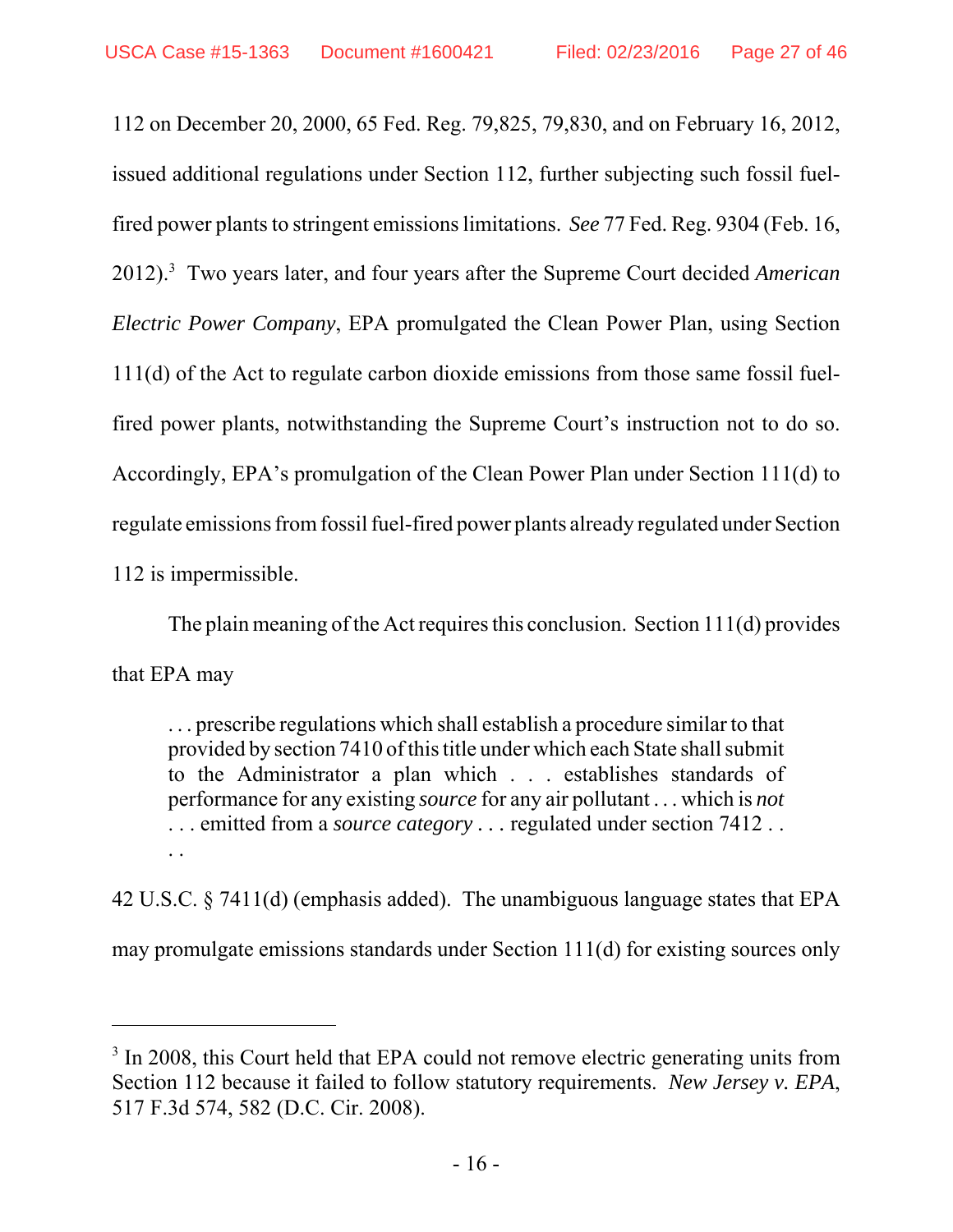if the source category to be subject to those standards is not already regulated under Section 112. That language must be given effect as written. *See Robinson v. Shell Oil Co.*, 519 U.S. 337, 341 (1997) (specific content and context of language used by Congress drives statutory construction).

Significantly, until its proposal of the Clean Power Plan, EPA had never sought to regulate source emissions under Section 111(d) when emissions from such sources were already regulated under Section 112. The only two instances where EPA regulated source emissions under both sections occurred where the Section 111(d) regulation *preceded* the Section 112 regulation. *Compare* 44 Fed. Reg. 29,828 (May 22, 1979) (Section 111(d) regulations for Kraft Paper Mills) *and* 63 Fed. Reg. 18,501, 18,501-03 (Apr. 15, 1998) (Section 112 regulations for Kraft Paper Mills); *compare* 64 Fed. Reg. 60,689 (Nov. 8, 1999) (Section 111(d) regulations for municipal solid waste landfills) *and* 66 Fed. Reg. 2219, 2227 (Jan. 11, 2001). The Act does not explicitly prohibit regulation of source categories under Section 112 where emissions from such sources are *already regulated* under Section 111(d). But the plain language of the Act does prohibit the converse―regulation of sources under Section 111(d) where such source categories are already regulated under Section 112. EPA has never before issued Section 111(d) regulations for a source category that was already subject to regulation under Section 112. Its efforts to torture the plain meaning of the Act are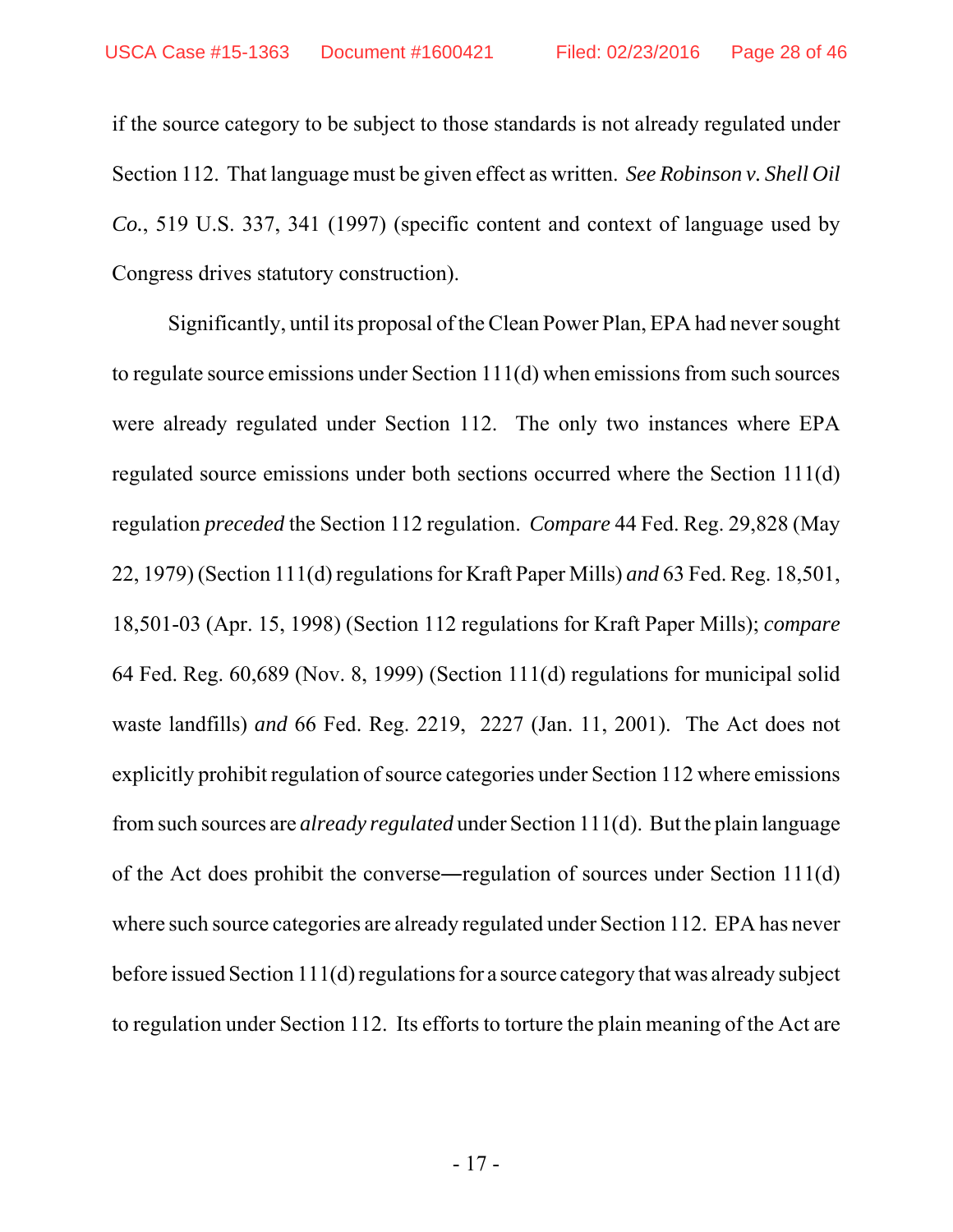unavailing. *UARG*, 134 S. Ct. at 2445 (EPA has no power to tailor the Clean Air Act to meet "bureaucratic policy goals.").

The Legislative History of the Act supports the plain meaning of Section 111(d). Prior to 1990, Section 112 was intended to control specific hazardous air pollutants injurious to human health by authorizing EPA to set stringent national emissions standards for particularly dangerous air pollutants. The 1990 Amendments to the Act effectively changed the focus of Section 112 from direct regulation of hazardous air pollutants based on health effects to regulation of specific sources of pollutants based on application of technological emissions controls. *See* Daniel Brian, *Regulating Carbon Dioxide Under the Clean Air Act as a Hazardous Air Pollutant*, 33 Col. J. Envtl. L. 369 (2008). During the amendment process, Congress enacted two versions of Section 111(d) in the Statutes at Large. The House version adjusted the corresponding provision of Section 111(d) to reflect the change in focus of Section 112 by prohibiting EPA from establishing Section 111(d) regulations "for any existing *source* for any air pollutant . . . emitted from a *source category* which is regulated under Section 112." Pub. L. No. 101-549, § 108(g), 104 Stat. at 2399, 2467 (emphasis added). But, the Senate version adjusted the cross reference by prohibiting EPA from establishing Section 111(d) regulations "for any existing source for any *air pollutant* . . . included on a list [under Section 112]." Pub. L. No. 101-549, § 302(a), 104 Stat. 2399, 2474 (emphasis added). Thus, while the House version properly reflected the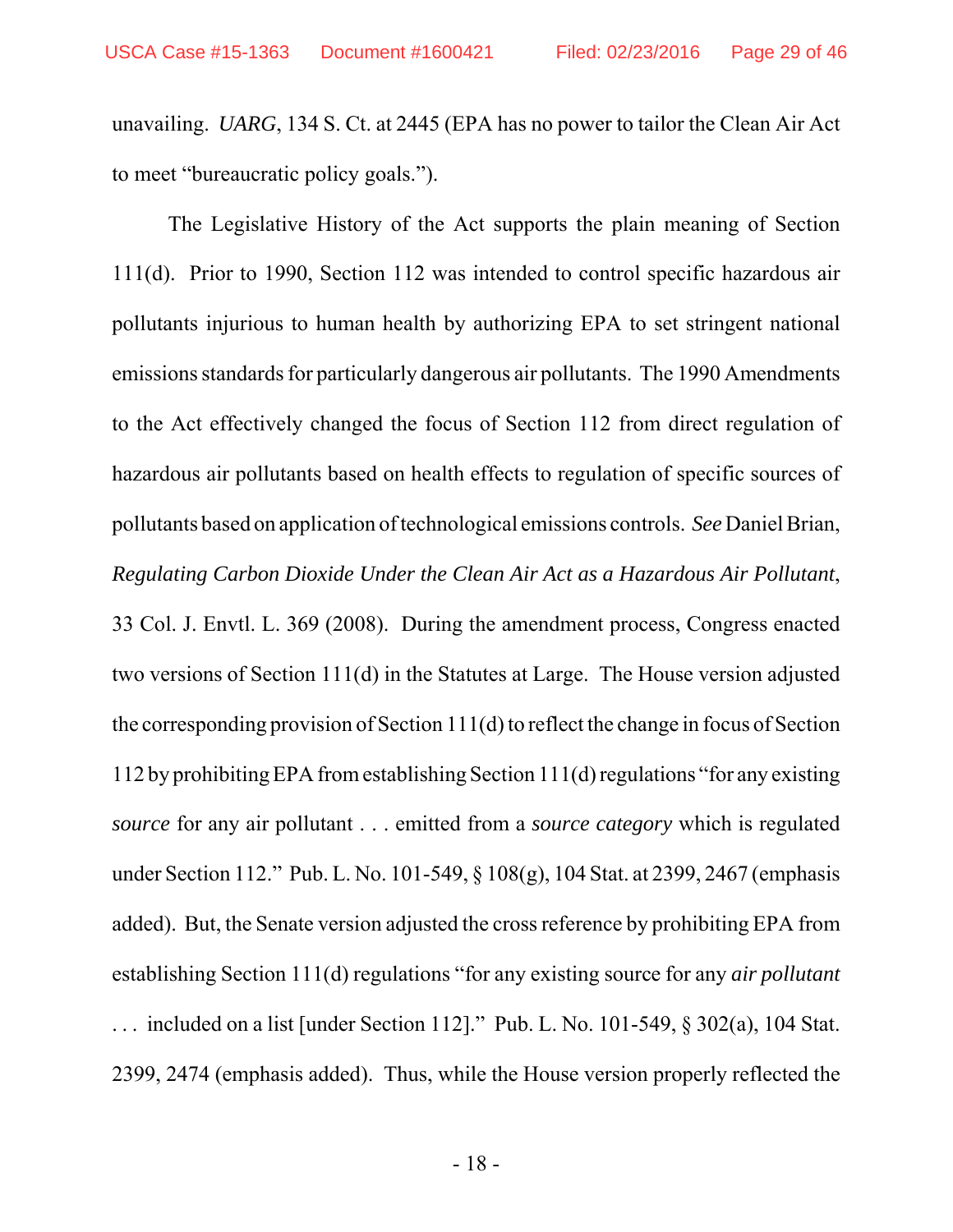change in Section 112 by prohibiting the dual regulation of a "source category," the Senate version did not reflect that change but prohibited dual regulation of "pollutants," reflecting the pre-1990 version of Section 112.

Only the House version of Section 111(d) was codified in the United States Code, because it was consistent with the source-specific changes made to Section 112, while the Senate version was not. ("The codifier's notes to this section of the Official Committee Print of the executed laws states that the Senate amendment 'could not be executed' because of the other amendment to section 111(d) contained in the same Act.") *See* 70 Fed. Reg. 16,030-31 (Mar. 29, 2005). Codification in the United States Code is prima facie evidence of the validity of the language as codified. *See Stephan v. United States*, 319 U.S. 423, 426 (1943). Significantly, EPA has acknowledged that "a literal reading of the House language would mean that EPA cannot regulate [air emissions under Section 111(d)] from a source category regulated under section 112." 70 Fed. Reg. at 16,032. Moreover, EPA has acknowledged that the Senate amendment is a "drafting error" and therefore should not be considered as either binding or effective. *See* 70 Fed. Reg. at 16,031-32. The type of scriveners error that appears in the Senate version is not uncommon in "enormous and complex statutes" and "cannot create an ambiguity" of itself. *See American Petroleum Institute v. SEC*, 714 F.3d 1329, 1336-37 (D.C. Cir. 2013).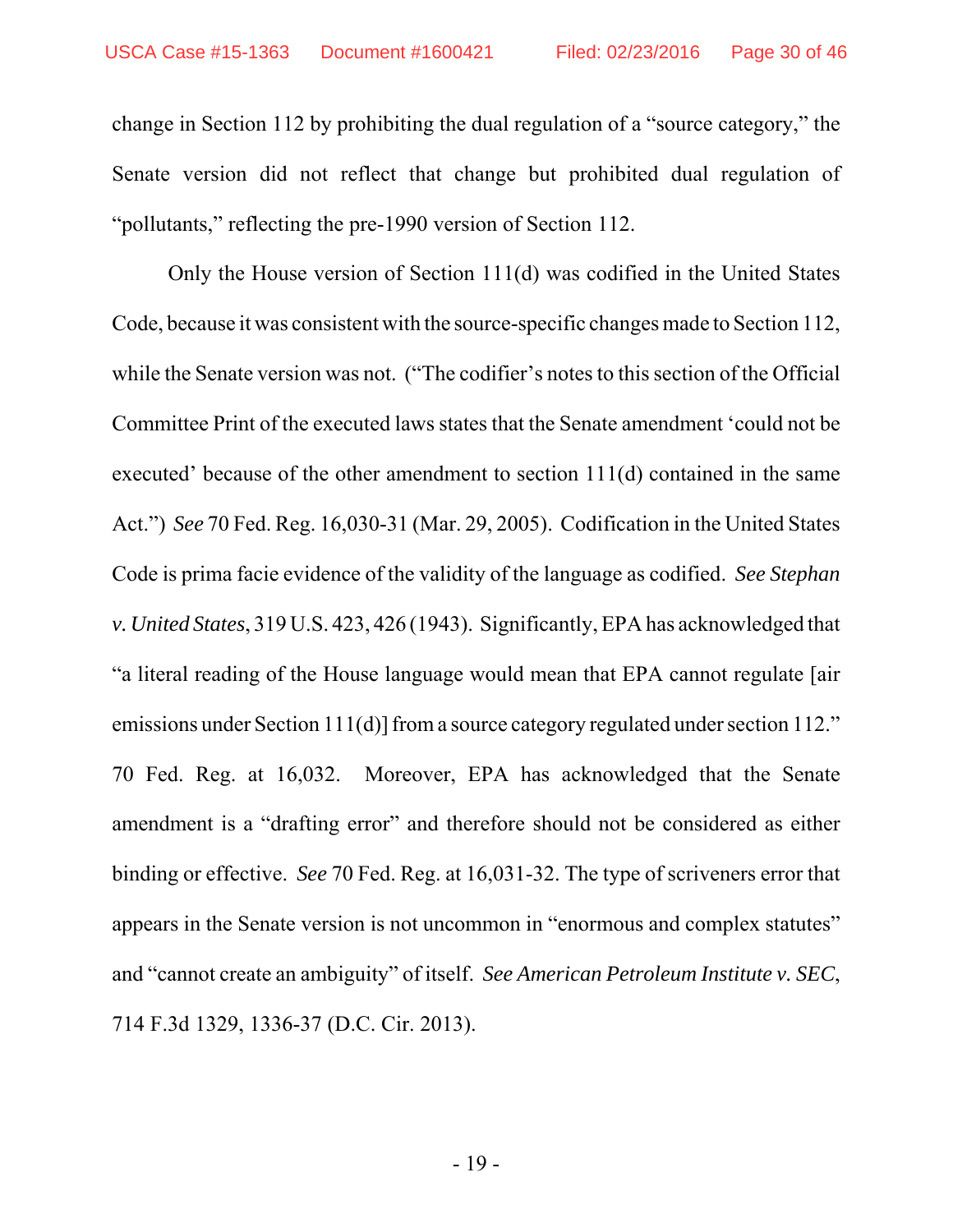At most, if any effect should be given to the Senate version, it must be in a way that is consistent with the House version. Because the House version prohibits dual regulation of "sources," while the Senate version prohibits dual regulation of "pollutants," the way to reconcile the two is to give effect to both. Accordingly, regulation under Section 111(d) would be prohibited if either the same pollutant or the same source is regulated under Section 112. *See Morton v. Mancari*, 417 U.S. 353, 551 (1974) ("The courts are not at liberty to pick and choose among congressional enactments, and when two statutes are capable of co-existence, it is the duty of the courts, absent a clearly expressed congressional intention to the contrary, to regard each as effective.").

#### **III**

#### **EPA FAILED TO MAKE THE REQUIRED ENDANGERMENT FINDING UNDER SECTION 111**

As a prerequisite to regulating emissions under Section 111, the Act requires EPA to make a determination that pollutants from the source category it seeks to regulate "cause[s] or contribute[s] significantly to, air pollution which may reasonably be anticipated to endanger public health or welfare." 42 U.S.C.  $\S$  7411(b)(1)(A). Importantly, while this endangerment finding provision is set forth in Section 111(b), which governs emissions from new sources, it is also the *regulatory prerequisite* for governing existing sources under Section 111(d). Thus, the Act requires that EPA must establish valid standards of performance for new sources under Section 111(b)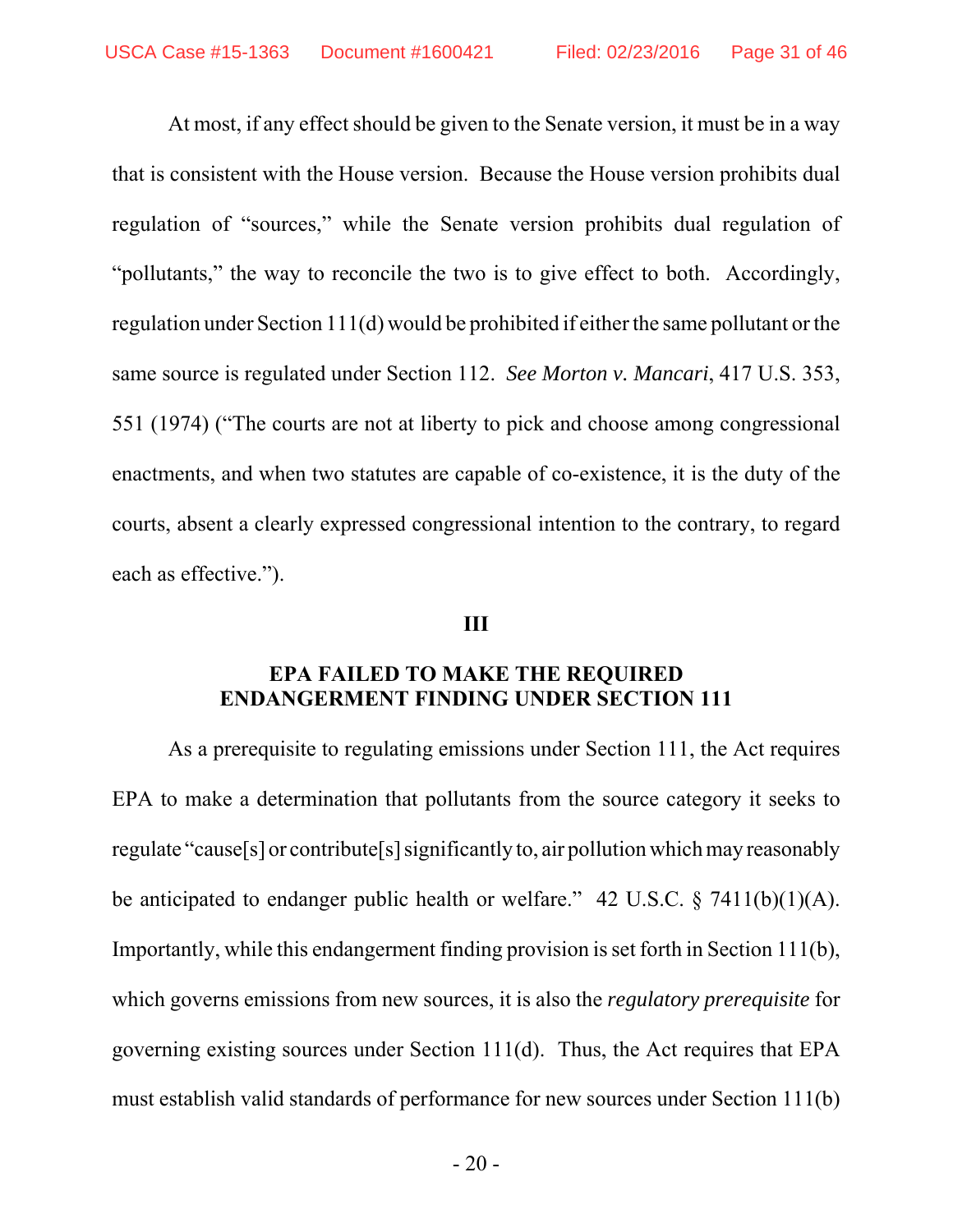before it can regulate existing sources from the same source category under Section 111(d). *Id.* 

EPA's proposed Section 111(b) rule for new sources stated that it need not make an endangerment finding in connection with carbon dioxide emissions from fossil fuel-fired power plants because it had already made an endangerment finding for a *different* pollutant emitted by such sources and, therefore, only needed a "rational basis" for expanding the new source performance standards for carbon dioxide. 79 Fed. Reg. 1430, 1454 (Jan. 8, 2014). In response to comments filed by the public, EPA elaborated on the "rational basis" argument by declaring that its endangerment finding in connection with greenhouse gas emissions from mobile sources under Section 202 of the Act was sufficient to comply with the endangerment finding requirement of Section 111(b). 80 Fed. Reg. 64,510, 64,531-38 (Oct. 23, 2015). Neither argument has merit.

Under the Act, EPA must make both a source-specific and a pollutant-specific endangerment finding before issuing standards of performance under Section 111(b).

To satisfy the endangerment finding requirement, EPA must find that a "category of *sources* . . . causes, or contributes *significantly* to, *air pollution* which may reasonably be anticipated to endanger public health or welfare." 42 U.S.C. § 7411 (emphasis added). The plain language requires EPA to make an endangerment determination that is (1) pollutant-specific, (2) source-specific, and (3) includes a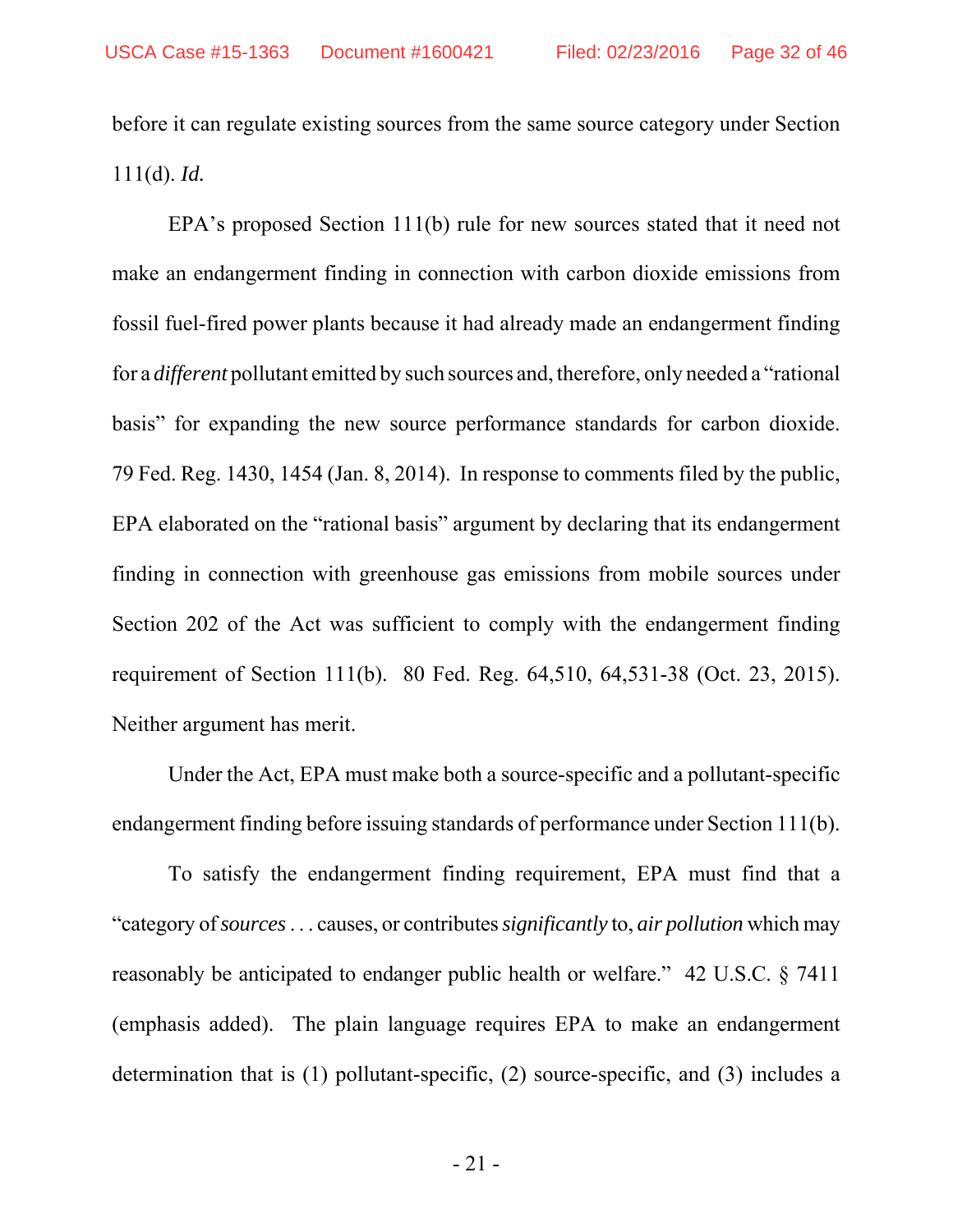significance finding with regard to the "air pollution" at issue. Accordingly, to sustain the Clean Power Plan, EPA must find that carbon dioxide emissions from fossil fuelfired power plants cause or contribute significantly to air pollution which may reasonably be anticipated to endanger public health or welfare. EPA did not make that finding here. 80 Fed. Reg. at 64,530-31. Instead, it took the position that a "rational basis" for regulating carbon dioxide emissions from fossil fuel-fired power plants is sufficient. That impermissibly rewrites the Clean Air Act. *See UARG*, 134 S. Ct at 2444.

 Moreover, the so-called "rational basis" proffered by EPA is not a rational basis at all. EPA takes the position that it can use the endangerment finding it made for new mobile sources under Section 202(a) to support its regulation of new stationary sources under Section 111(b). 80 Fed. Reg. at 64,530-38. That cannot be, for four reasons. First, the structure of the Act requires that a mobile-source-specific endangerment finding be made before new mobile sources can be regulated under Section 202(a) of Title II, and that a separate stationary-source-specific finding be made before new stationary sources may be regulated under Section 111(b). If Congress had intended to collapse the two findings into a single, comprehensive endangerment finding for mobile and stationary sources of any particular pollutant, it could have easily done so, but it did not.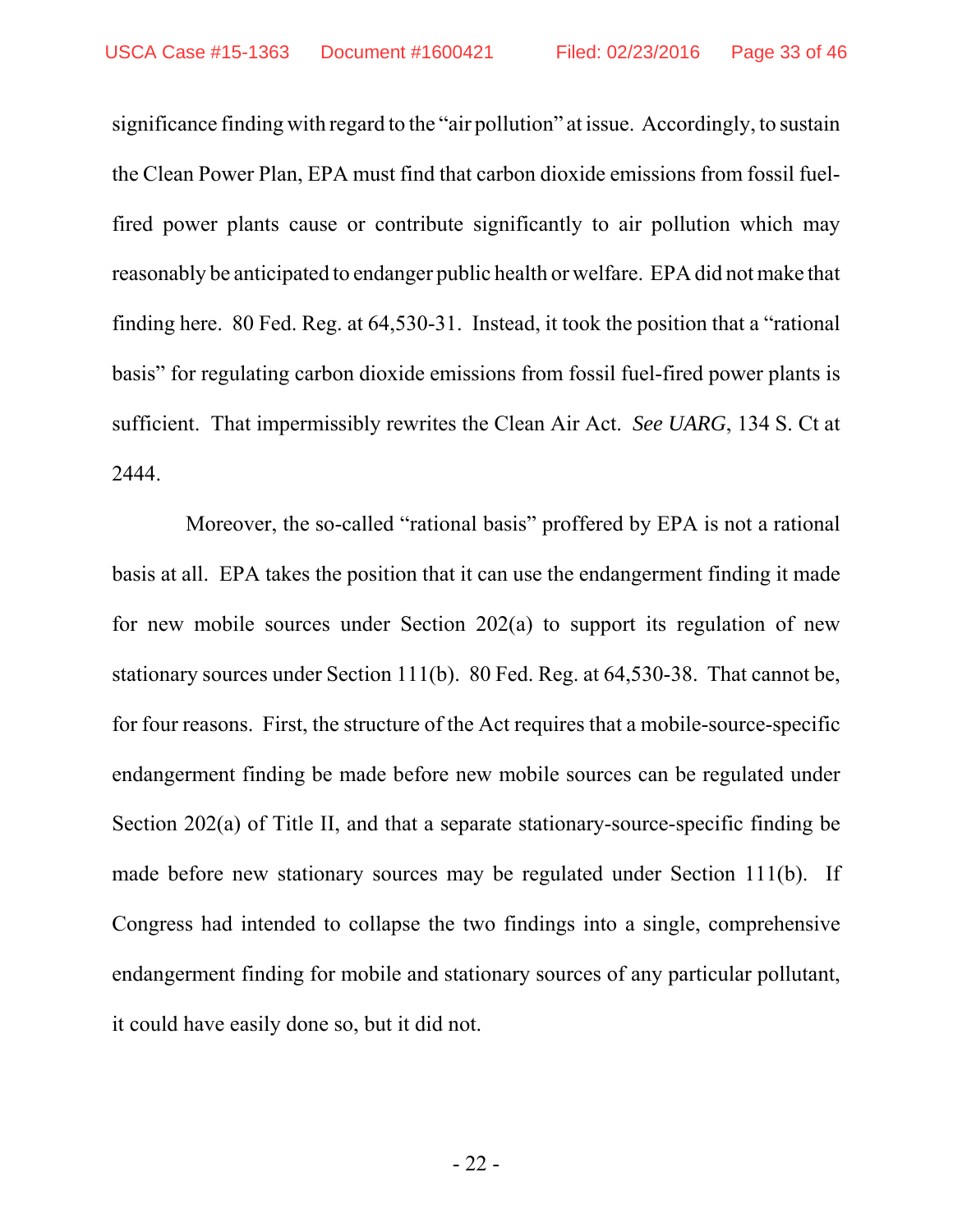Second, as indicated, the plain meaning of the Act requires a stationary-source-and-pollutant-specific endangerment finding before any stationary source can be regulated under Section 111(b).

Third, the statutory language authorizing the two findings are not identical. The Section 111(b) language permits regulation of stationary sources only from "a *category of sources* . . . [which] *significantly* causes or contributes significantly to air pollution [that endangers health or welfare]."  $42 \text{ U.S.C.}$  §  $7411(b)(1)(\text{A})$  (emphasis added). In contrast, the Section 202(a) language broadly includes all mobile emission sources of any given pollutant.  $42 \text{ U.S.C.} \$   $7521(a)(1)$ . Thus, Section 111(b) is more demanding because it requires EPA to make an endangerment finding that is not only specific to each stationary source category that EPA seeks to regulate, but also has a higher "significance" threshold for each source category not found in Section 202(a).

Fourth, EPA's endangerment finding made in 2009 under Section 202(a) covered "six greenhouse gases taken *in combination*." 74 Fed. Reg. 66,496, 66,497 (Dec. 15, 2009) (emphasis added). By contrast, EPA's endangerment finding under Section 111(b) applies only to carbon dioxide, 79 Fed. Reg. 1430, 1455 (Jan. 8, 2014), a single component of the aggregate greenhouse gases for which the endangerment finding was made under Section 202(a). Accordingly, EPA's efforts to bootstrap the stationary source finding onto the mobile source finding by inventing a "rational basis" test found nowhere in the Clean Air Act are ineffective. It is a "rudimentary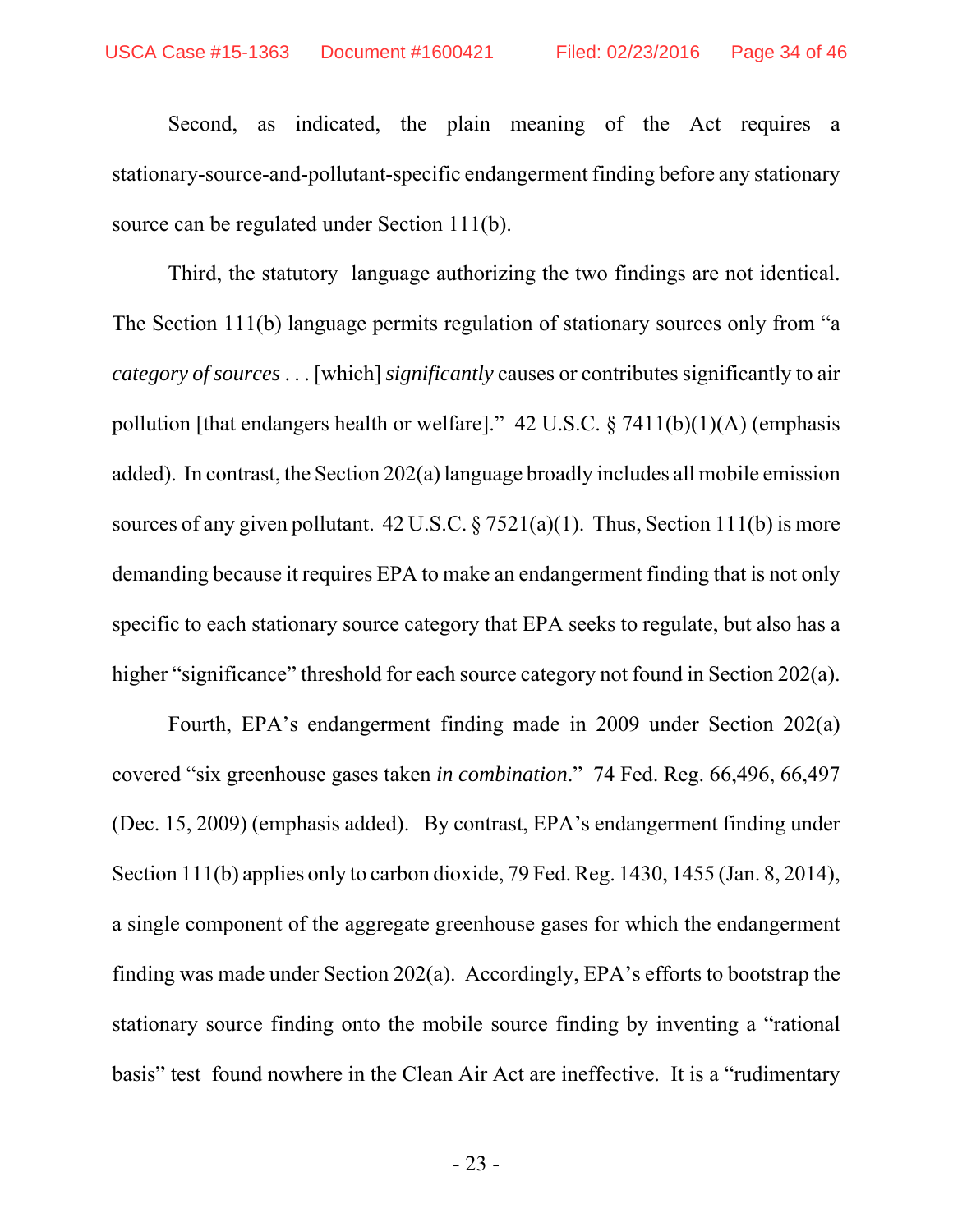principle" of administrative law that regulatory action must comply with statutory requirements. *Bennett v. Spear*, 520 U.S. 154, 172 (1997). EPA is not permitted to selectively weave separate provisions of the Act governing entirely different types of sources, or entirely different types of pollutants, into a fabric that is foreign to the text and structure of the Act. "[S]tatutory interpretation must account for both 'the specific context in which . . . language is used' and 'the broader context of the statute as a whole.'" *URAG*, 134 S. Ct. at 2442 (quoting *Robinson*, 519 U.S. at 341).

#### **IV**

#### **THE CLEAN POWER PLAN UNCONSTITUTIONALLY USURPS POWERS RESERVED TO THE STATES UNDER THE TENTH AMENDMENT**

 "Air quality regulation under the [Clean Air Act] is an exercise in cooperative federalism." *Dominion Transmission, Inc. v. Summers*, 723 F.3d 238, 240 (D.C. Cir. 2013). The Clean Power Plan strays from that foundational fact, seeking to coerce states into implementing a federal regulatory program in violation of the Tenth Amendment.

The "fundamental purpose" of the federal structure created by the Constitution is to "secure to citizens the liberties that derive from the diffusion of sovereign power." *New York v. United States*, 505 U.S. 144, 181 (1992). The Tenth Amendment embodies that purpose by reserving to the states and the people "powers not delegated to the United States." U.S. CONST. amend. X. Consequently, "if a power is an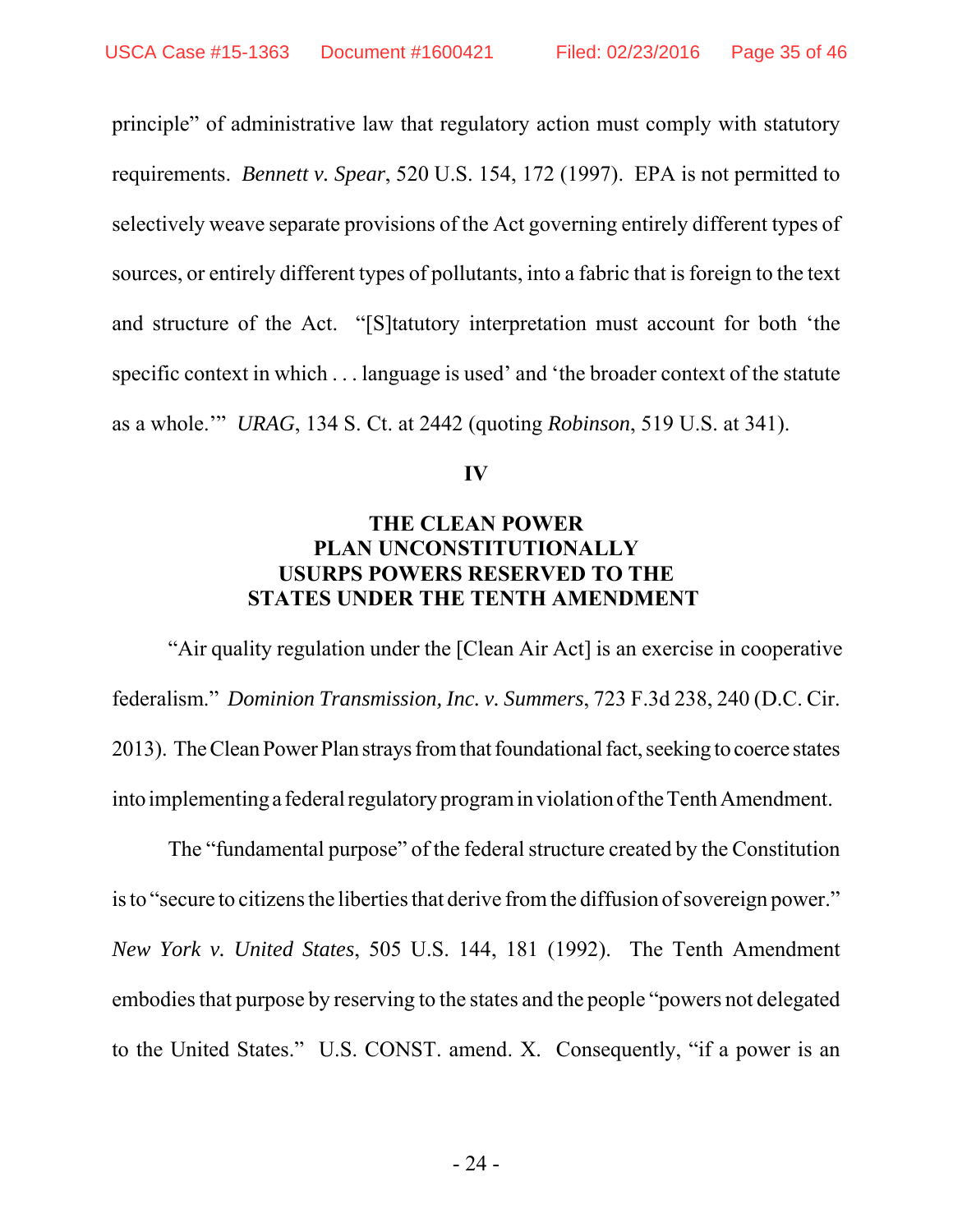attribute of state sovereignty reserved by the Tenth Amendment, it is necessarily a power the Constitution has not conferred on Congress." *New York*, 505 U.S. at 156.

The Tenth Amendment applies with particular force in the context of the Clean Air Act, and courts have readily negated EPA's attempts under the Act to infringe upon state sovereignty protected by the Tenth Amendment. For example, the Ninth Circuit rejected EPA's claim that the Act empowered it to compel California's compliance with an EPA transportation control plan, which "directed . . . California to undertake those tasks assigned to it" by EPA, including instituting of a vehicle inspection program, limiting the use of motorcycles, and creating bus and carpool lanes. *Brown v. EPA*, 521 F.2d 827, 830 (9th Cir. 1975). To avoid constitutional issues, the court refused to construe the statute to grant EPA power that "would reduce the states to puppets of a ventriloquist Congress." *Id*. at 837, 839. Similarly, the Fourth Circuit squelched EPA's effort to require Maryland to enact comparable programs, observing that a statute may not "be construed to permit [EPA] . . . to direct a state legislature to legislate." *Maryland v. EPA*, 530 F.2d 215, 225 (4th Cir. 1975).

To avoid constitutional issues, the Clean Air Act should not be interpreted to authorize EPA to intrude upon the traditional authority of states over in-state power resources. *See FPC v. S. Cal. Edison Co.*, 376 U.S. 205, 215-16 (1964) (national electric power system is characterized by a "bright line" divide between federal authority over wholesale sales in interstate commerce regulated by FERC and state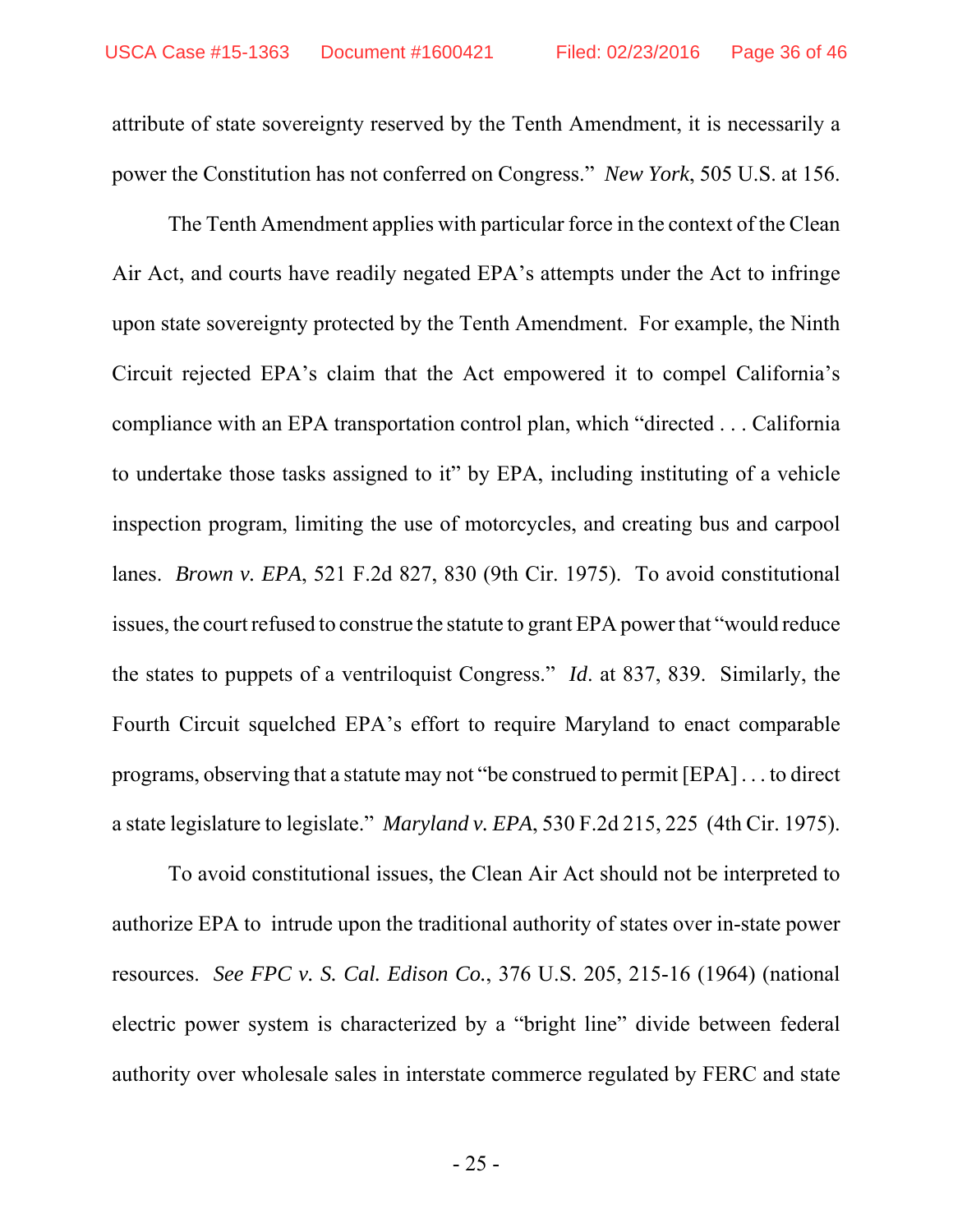authority over planning, siting, and providing generation resources to local customers). No federal agency may disrupt "the ususal constitutional balance between the states and the Federal Government" in an area traditionally regulated by states unless the statute under which the federal agency acts is "abundantly clear" and "compel[s] the intrusion." *United States v. Cal. Rural Legal Assistance*, *Inc*., 722 F.3d 424, 428 (D.C. Cir. 2013). Here it is not "abundantly clear" that the Act authorized EPA to require states to regulate the entire system of power generation within each state. To the contrary, it is "abundantly clear" that the Act does not even authorize EPA to do so on its own, let alone require states to do what it cannot do itself.

Section 111(d) of the Act authorizes EPA to regulate emissions through *performance standards*. EPA's Clean Power Plan establishes a carbon dioxide regulatory scheme for the states based upon three building blocks, only the first of which sets performance standards: (1) increasing efficiency at coal-fired power plants; (2) substituting natural gas for coal; and (3) substituting renewable resources, such as wind and solar, for fossil fuels. 80 Fed. Reg. at 64,662-01, 64,745. Building blocks 2 and 3 are not authorized by the Act because they do not set performance standards. Rather, they dictate the manner by which states determine the mix of resources that will be utilized by power plants to generate in-state power.

EPA asserts authority to "shift generation from dirtier to cleaner sources." 80 Fed. Reg. at 64,726. But when it struck EPA's so-called Tailoring Rule regulating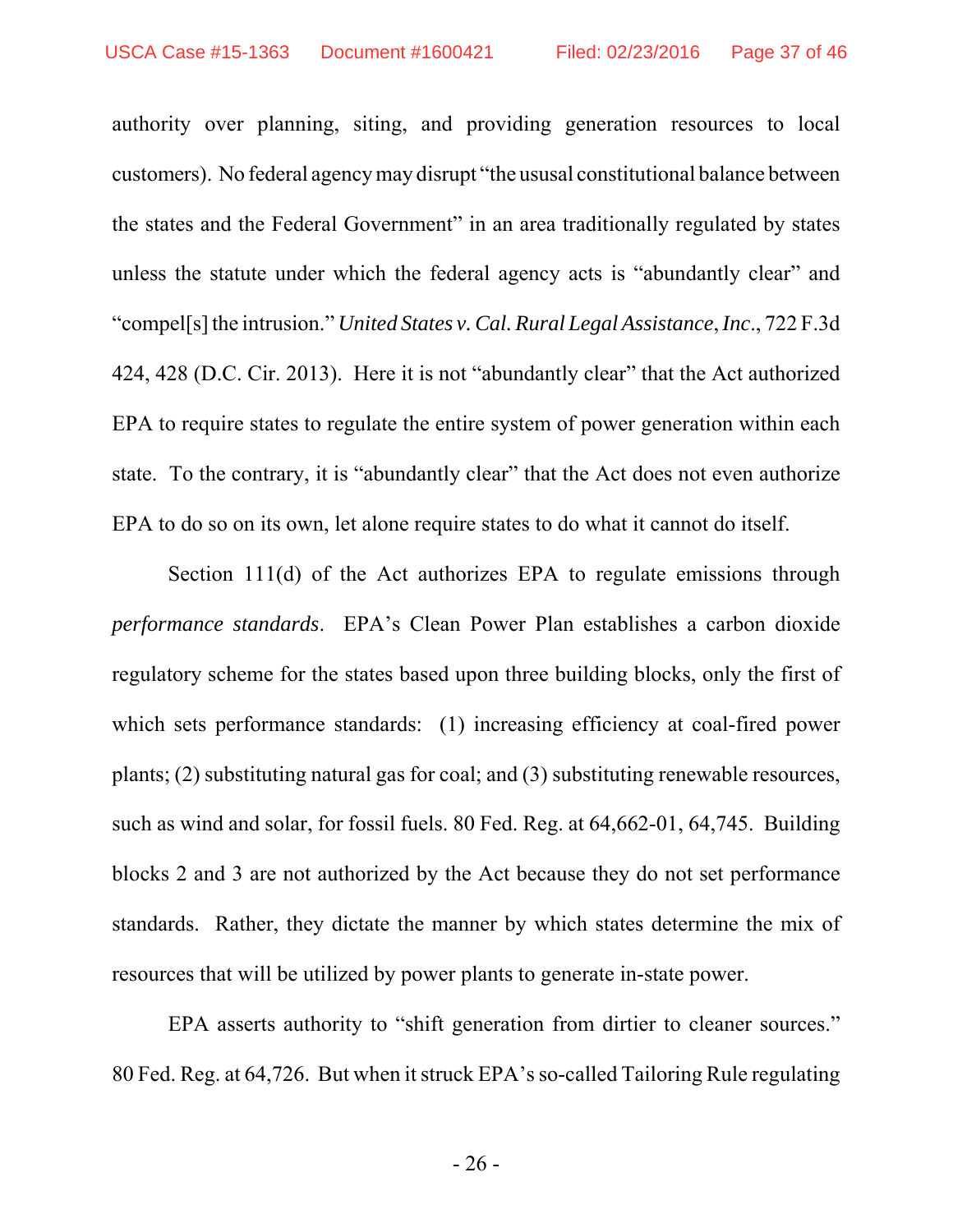emissions of greenhouse gases from certain stationary sources, the Supreme Court observed that "when an agency claims to discover in a long-extant statute an unheralded power to regulate a significant portion of the American economy, we typically greet its announcement with a measure of skepticism." *UARG*, 134 S. Ct. at 2444 (citation and quotes omitted). EPA claims to have found in Section 111(d) a long-extant provision, namely, the power to transform the nation's energy grid by dictating to the states how to allocate state resources. The text of Section 111(d) does not provide EPA with any such authority.

Section 111(d) authorizes EPA only to establish "standards of performance for any existing source" that reflect emission reductions through improvements to a source's performance. 42 U.S.C.  $\S$  7411(d)(1)(A). A "standard of performance" is "appl[icable]... to a particular source," *id*. § 7411(d)(1)(B), and sets forth "a standard for emissions of air pollutants which reflects the degree of emission limitation achievable through the application of the best system of emission reduction," *id*.  $\S 7411(a)(1)$ . Section 111(d) thus addresses the reduction of emissions by improving a source's "performance" through measures that can be applied to the source. The Clean Power Plan exceeds EPA's authority under Section 111(d) because building blocks 2 and 3 are not measures that can be applied to an individual source's "performance." Rather, the Clean Power Plan imposes measures that favor the use of renewable resources over fossil fuels. 80 Fed. Reg. at 64,745. That impermissibly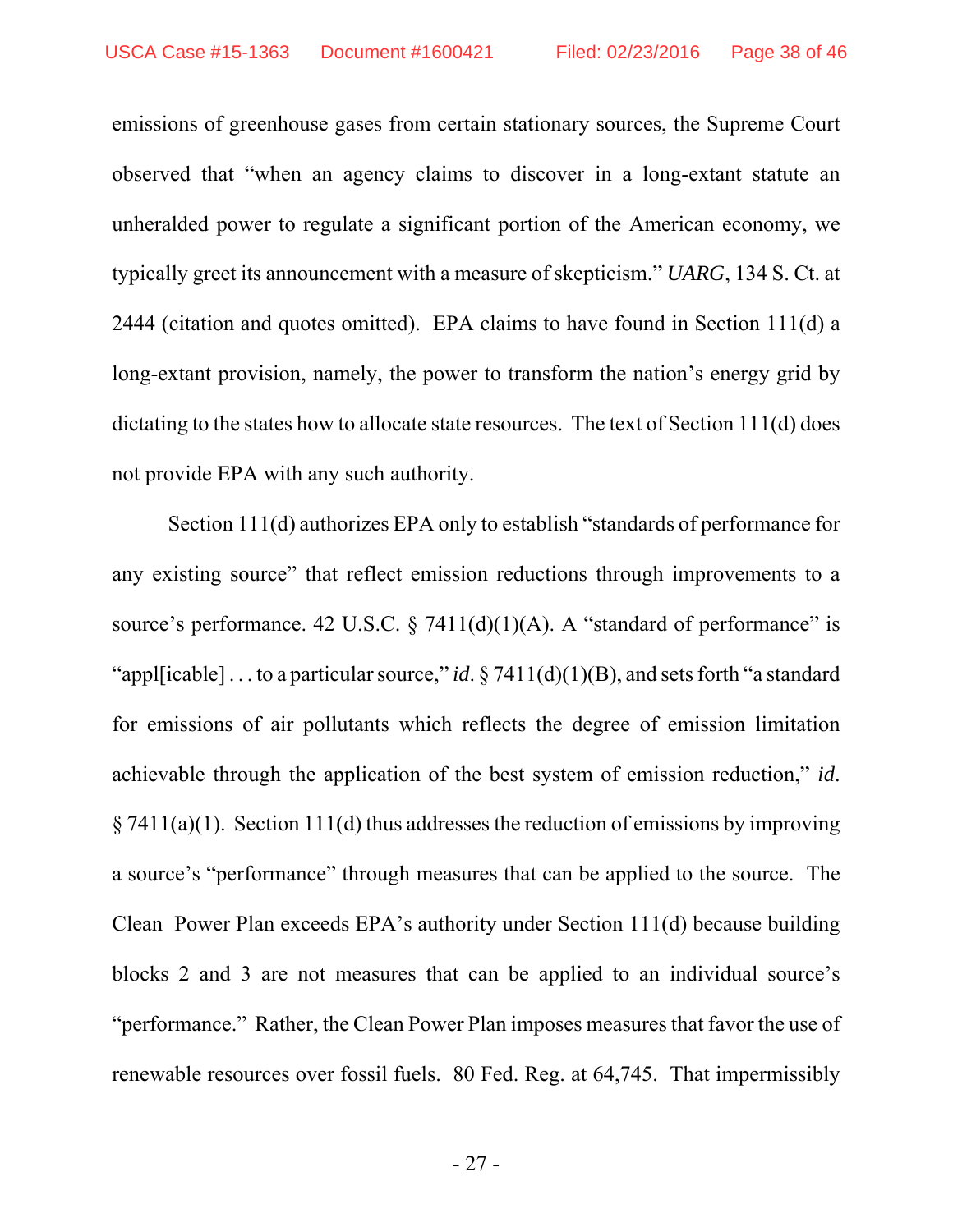strays beyond improving performance or efficiency at individual existing power plants because it seeks to dictate each state's use of specific types of fuels to generate electricity.

EPA argues that Section 111(d) empowers the agency to set emissions targets based on any measures achievable by a source's owners and operators, including measures that "shift generation from dirtier to cleaner sources" within the "complex machine" energy grid. 80 Fed. Reg. at 64,726, 64,767-68. But the plain text of Section 111(d) provides EPA with authority to regulate emissions only by applying pollution control technology or operational and design advances that improve a source's "performance."  $42 \text{ U.S.C.} \$   $7411(d)(1)(B)$ . Section  $111(d)$  does not permit EPA to regulate the entire electric grid as a "complex machine" or otherwise, or to favor certain methods of energy generation over others. 80 Fed. Reg. at 64,726, 64,767-68.

It is abundantly clear that Congress did not intend for EPA to use Section 111(d) to transform the national energy grid, picking winners and losers among existing power generation stationary source categories in the process. It is also abundantly clear that Congress did not intend for EPA to dictate to the states actions which EPA itself is not authorized to take.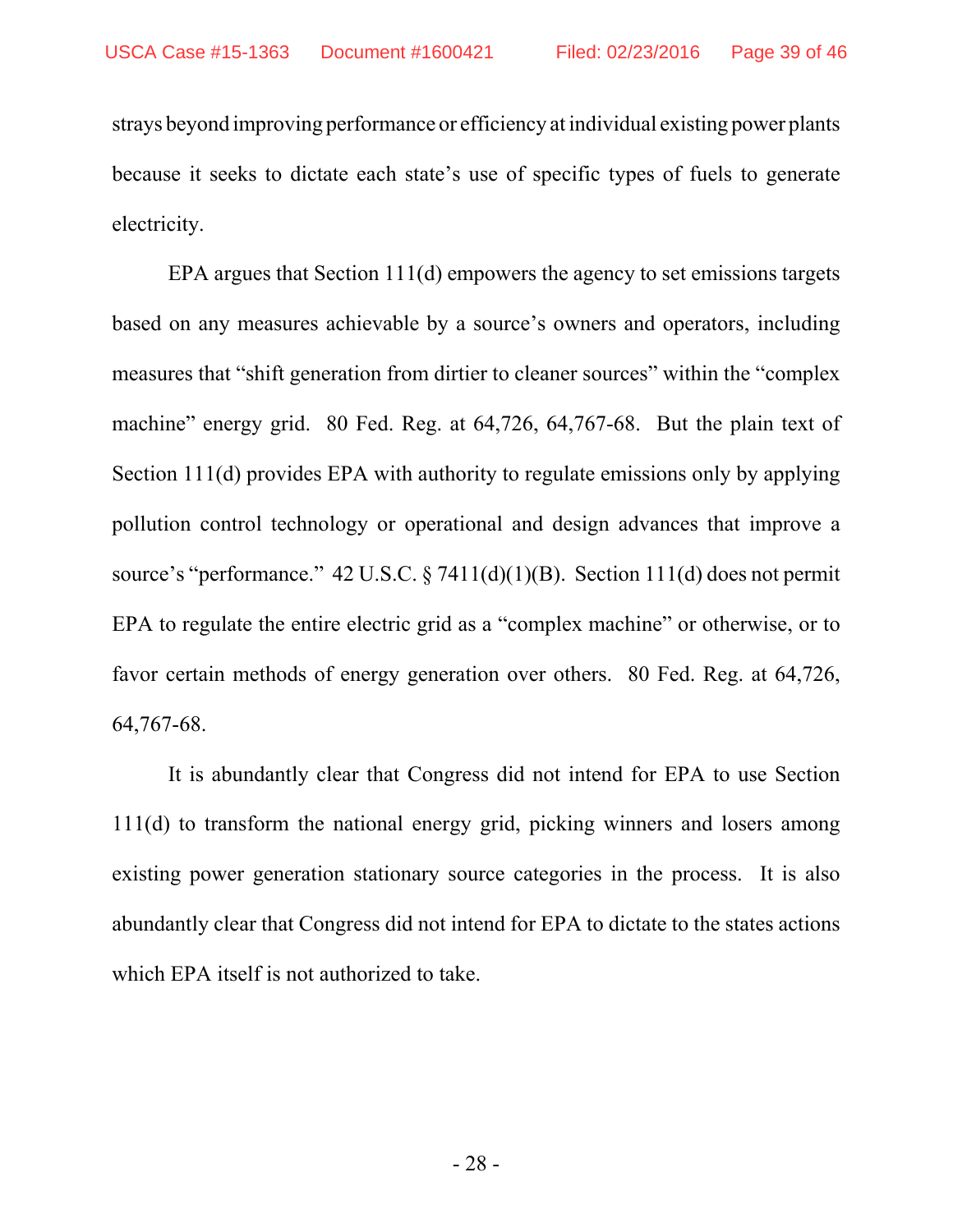## **CONCLUSION**

For these reasons, the Clean Power Plan should be vacated and remanded.

DATED: February 23, 2016.

Respectfully submitted,

THEODORE HADZI-ANTICH Pacific Legal Foundation

ROBERT HENNEKE LEIGH THOMPSON Texas Public Policy Foundation

 /s/ Theodore Hadzi-Antich THEODORE HADZI-ANTICH Attorneys for Amici Curiae Pacific Legal Foundation, et al.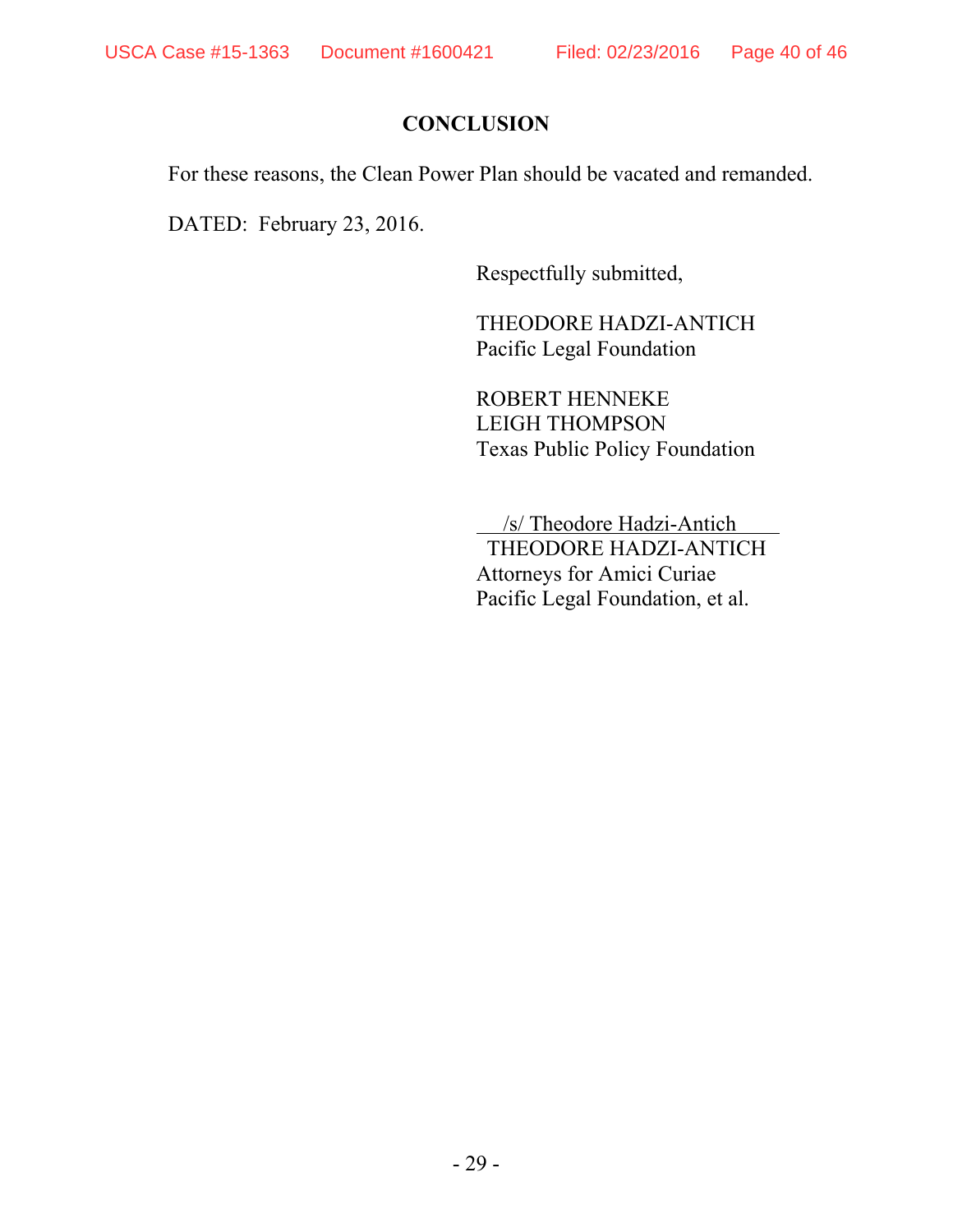#### **CERTIFICATE OF COMPLIANCE**

- 1. This brief complies with the type-volume limitation of Fed. R. App. P. 32(a)(7)(B) because:
	- $\boxtimes$  this brief contains 6693 words, excluding the parts of the brief exempted by Fed. R. App. P. 32(a)(7)(B)(iii).
- 2. This brief complies with the typeface requirements of Fed. R. App. P. 32(a)(5) and the type style requirements of Fed. R. App. P. 32(a)(6) because:
	- $\boxtimes$  this brief has been prepared in a proportionally spaced typeface using WordPerfect X7 in 14 point font and Times New Roman.

Dated February 23, 2016 /s/ Theodore Hadzi-Antich THEODORE HADZI-ANTICH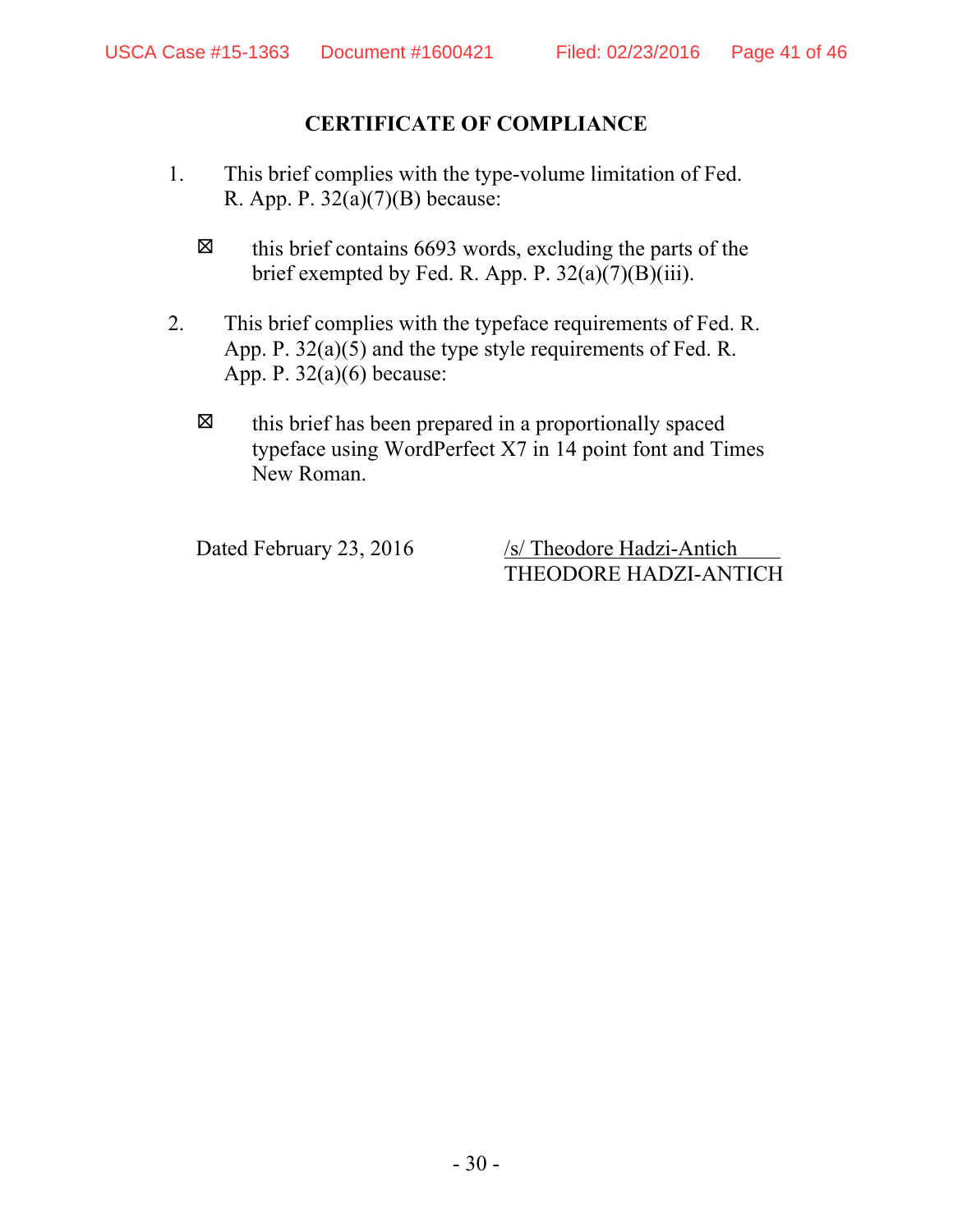#### **CORPORATE AND FINANCIAL DISCLOSURE STATEMENT PURSUANT TO FEDERAL RULES OF APPELLATE PROCEDURE 26.1, 29(c) AND D.C. CIRCUIT LOCAL RULE 26.1**

Proposed *Amici* for Petitioners Pacific Legal Foundation, Texas Public Policy Foundation and Loggers Association of Northern California are nonprofit organizations and therefore do not have parent corporations. Proposed *Amici* Morning Star Packing Company and Merit Oil Company do not have parent corporations. Proposed *Amicus* Norman R. "Skip" Brown is an individual resident of California. No publicly held corporation owns 10% or more of the stock of the Proposed *Amici*.

DATED: February 23, 2016.

/s/ Theodore Hadzi-Antich THEODORE HADZI-ANTICH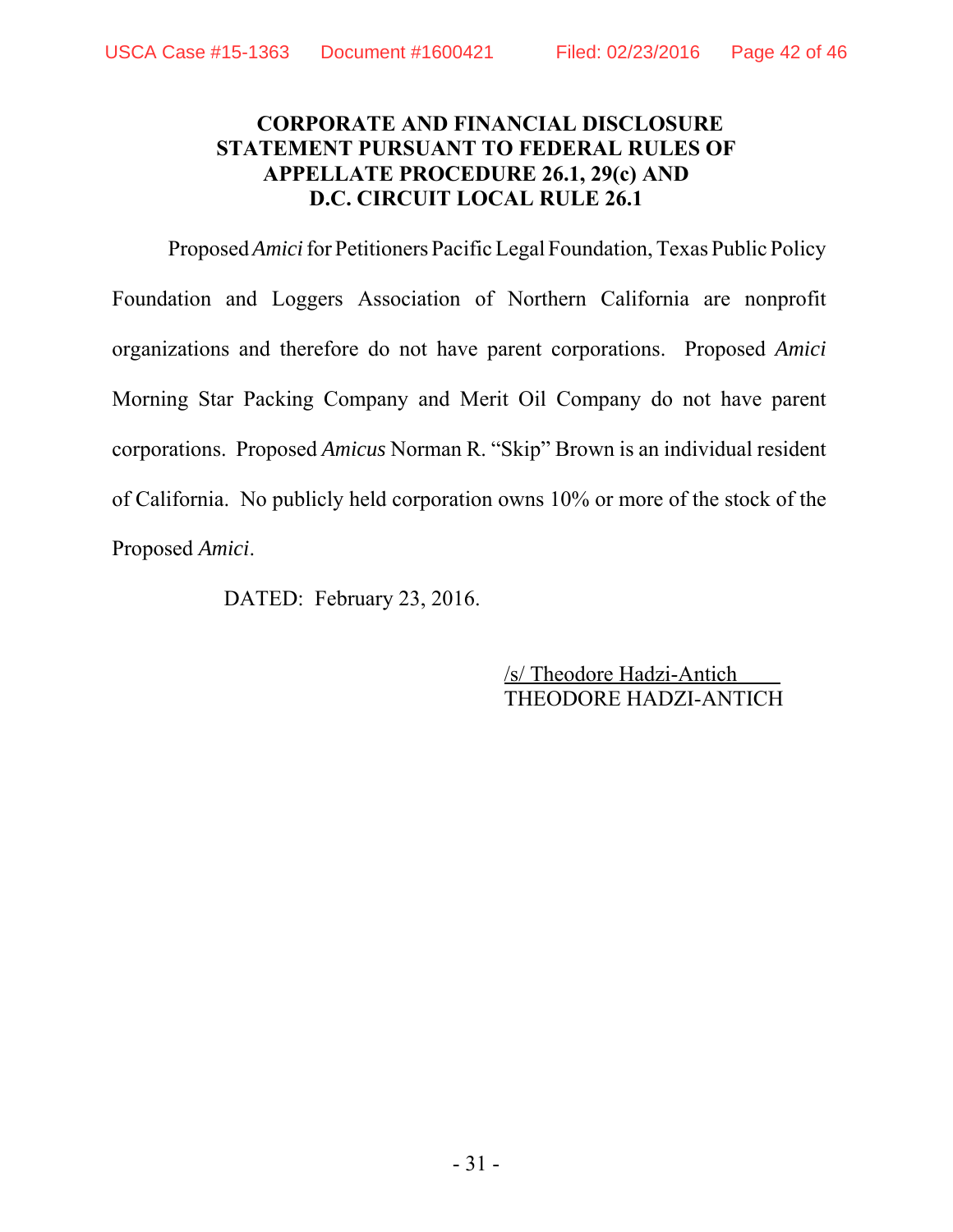#### **CERTIFICATE OF SERVICE**

I hereby certify that on February 23, 2016, I filed the foregoing document

through the Court's CM/ECF system, which will send a notice of filing to all

registered CM/ECF users. I also caused the foregoing to be served via U.S. First

Class Mail on counsel for the following parties at the following addresses.

Janice M. Alward Arizona Corporation Commission 1200 West Washington Phoenix, AZ 85007-2927 *Counsel for Petitioner Arizona Corporation Commission*

Kelvin Allen Brooks Office of the Attorney General 33 Capitol Street Concord, NH 03301-6397 *Counsel for Movant-Intervenor State of New Hampshire*

Patrick Burchette Holland & Knight LLP 800 17th Street, NW, Suite 1100 Washington, D.C. 20006-6801 *Counsel for Petitioners Northeast Texas Electric Cooperative, Inc., Tex-La Electric Cooperative of Texas, Inc., East Texas Electric Cooperative, Inc. and Sam Rayburn G&T Electric Cooperative, Inc.* 

William F. Cooper Department of the Attorney General 425 Queen Street Honolulu, HI 96813 *Counsel for Movant-Intervenor State of Hawaii*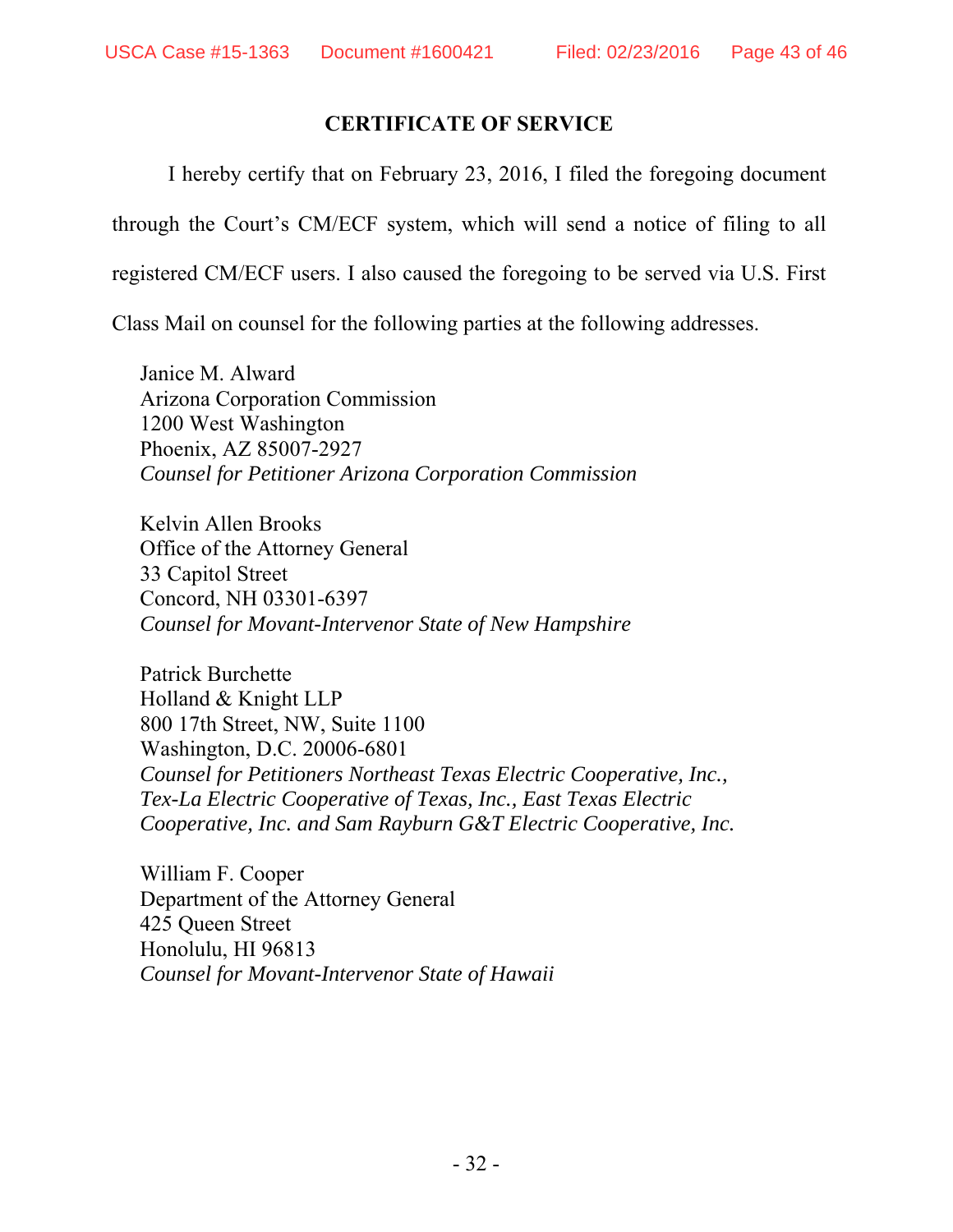David Finley Crabtree Deseret Power 10714 South Jordan Gateway South Jordan, UT 84092 *Counsel for Deseret Power*

Tannis Fox Office of the Attorney General 408 Galisteo Street Villagra Building Santa Fe, NM 87501 *Counsel for Movant-Intervenor State of New Mexico* 

Karen R. Harned National Federation of Independent Business 1201 F Street, NW, Suite 200 Washington, D.C. 20004 *Counsel National Federation of Independent Business*

Sam Kazman Competitive Enterprise Institute 1899 L Street, NW, 12th Floor Washington, D.C. 20036 *Counsel for Competitive Enterprise Institute*

Jacob Larson Environmental Law Division 321 E. 13th Street, Room 18 Des Moines, IA 50319 *Counsel for Movant-Intervenor State of Iowa*

Carrie Noteboom New York City Law Department 100 Church Street New York, NY 10007 *Counsel for Movant-Intervenor City of New York*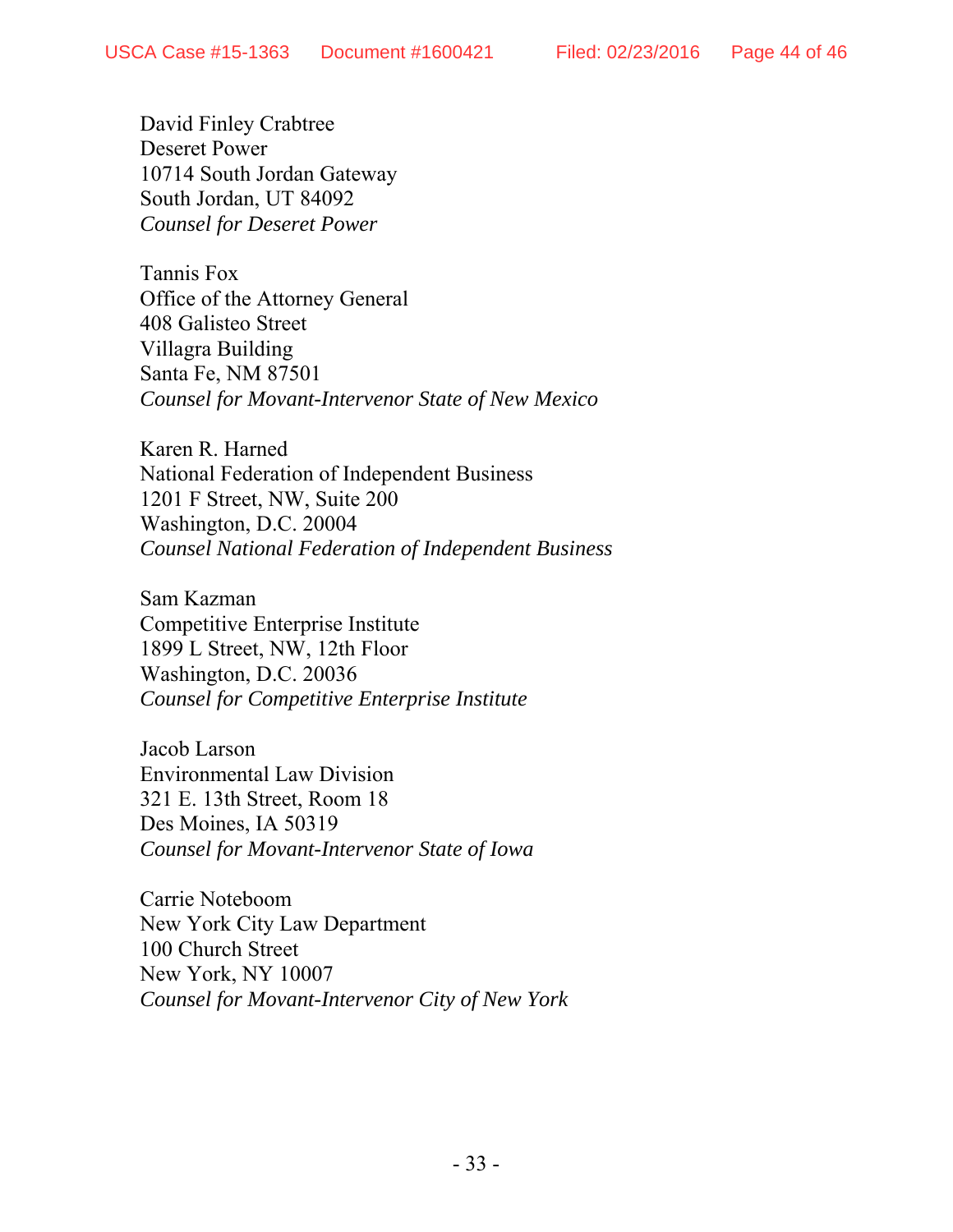Steven J. Oberg Lynn, Jackson, Shultz & Lebrun, P.C. P.O. Box 8250 Rapid City, SD 57709 *Counsel for Petitioner Rushmore Electric Power Cooperative*, *Inc.*

Ben H. Stone Balch & Bingham LLP 1310 Twenty Fifth Avenue Gulfport, MS 39501-1931 *Counsel*

Luther J. Strange III Office of the Attorney General, State of Alabama 501 Washington Avenue Montgomery, AL 36130 *Counsel for Petitioner State of Alabama*

Laurence Tribe Harvard Law School 1563 Massachusetts Avenue Cambridge, MA 02138 *Counsel for Movant-Intervenor Peabody Energy Corporation*

Thiruvendran Vignarajah Office of the Attorney General 200 St. Paul Place, 20th Floor Baltimore, MD 21202-2021 *Counsel for Movant-Intervenor State of Maryland* 

Janet F. Wagner Arizona Corporation Commission 1200 West Washington Phoenix, AZ 85007-2927 *Counsel for Petitioner Arizona Corporation Commission*